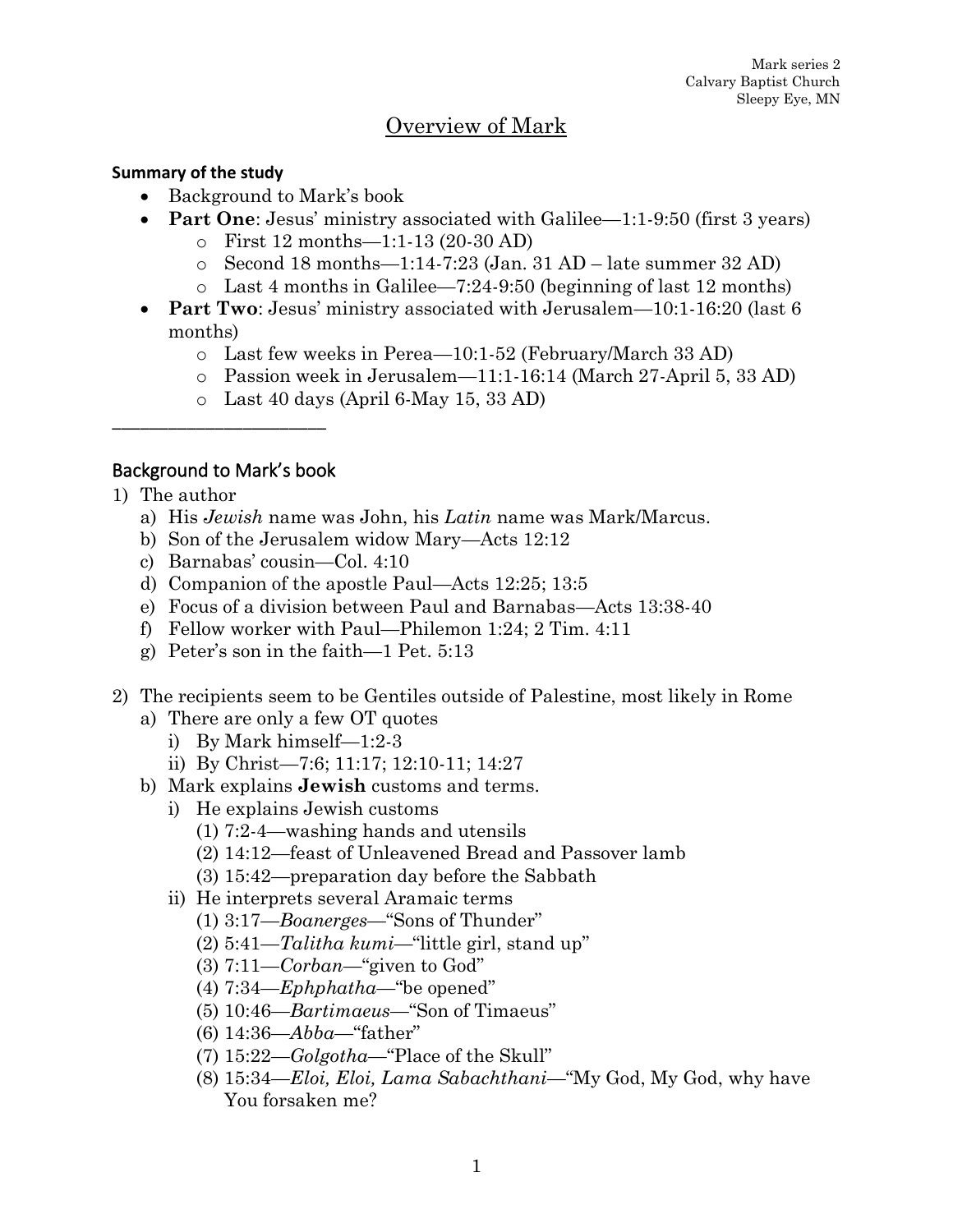- c) Mark uses **Latin/Roman** terms his readers would be familiar with.
	- i) 4:21—*modius* (a 2-gallon bowl or basket)
	- ii) 5:9—*legion* (largest Roman military unit)
	- iii) 6:27—*speculator* executioner (a Roman courier)
	- iv) 12:14—*censos* (census tax) and *kaisar* (Caesar)
	- v) 12:15—*denarius* (a Roman coin worth one day's wages)
	- vi) 12:42—*leptos* (small copper Roman coin worth 1/128 of a denarius)
	- vii)15:16—*Praetorium* (Roman headquarters) and *speira* (cohort, which was 1/10 of a legion)
	- viii) 15:39, 44—*centurion* (Roman officer controlling 100 men
- d) Reference to Simon of Cyrene, the father of Rufus—15:21 (cp. Rom. 16:13)
- 3) The content
	- a) The book contains 14 primary **teachings** of Christ.
	- b) The book contains 19 recorded **miracles** of Christ.
	- c) Mark uses the word "immediately" @ 40x.
- 4) The purpose
	- a) There is no clearly stated purpose statement in the book.
	- b) Emphasizes the character of Christ.
		- i) Jesus is **fully God**
			- (1) Jesus is *the Son of God*—1:1 (differs in some MSS)
				- (a) Confirmed by the Father—1:11; 9:7
				- (b) Confirmed by demons—3:11; 5:7
				- (c) Confirmed by Christ Himself—13:32; 14:36, 61-62
				- (d) Confirmed by the Roman centurion—15:39
			- (2) Jesus is *the Son of Man*—2:10, 28; 8:31, 38; 9:9 (by Mark), 12, 31; 10:33, 45; 13:26; 14:21 (2 x's), 41, 62
				- (a) In other words, Jesus is *Messiah*—9:41
		- ii) Jesus is **fully human**
			- (1) Jesus' emotions
				- (a) Compassion (splagcni,zomai)— $1:41; 6:34; 8:2$
				- (b) Anger (ovrgh, $-3:5$
				- (c) Deep sigh (stena,zw)—7:34
				- (d) Deep groaning (avnastena,zw)—8:12
				- (e) Indignant (avganakte,w)—10:14
				- (f) Distress and troubled (evkgambe, w kai, avdhmone, w)  $-14:33-34$
			- (2) Jesus' limitations
				- (a) Tired—4:38
				- (b) Hungry—11:12
				- (c) Ignorance—13:32
	- c) Emphasizes what failure means in being a follower of Christ.
		- i) Failure to understand Christ
			- (1) Who He is—4:40 (lack of faith); 9:28-29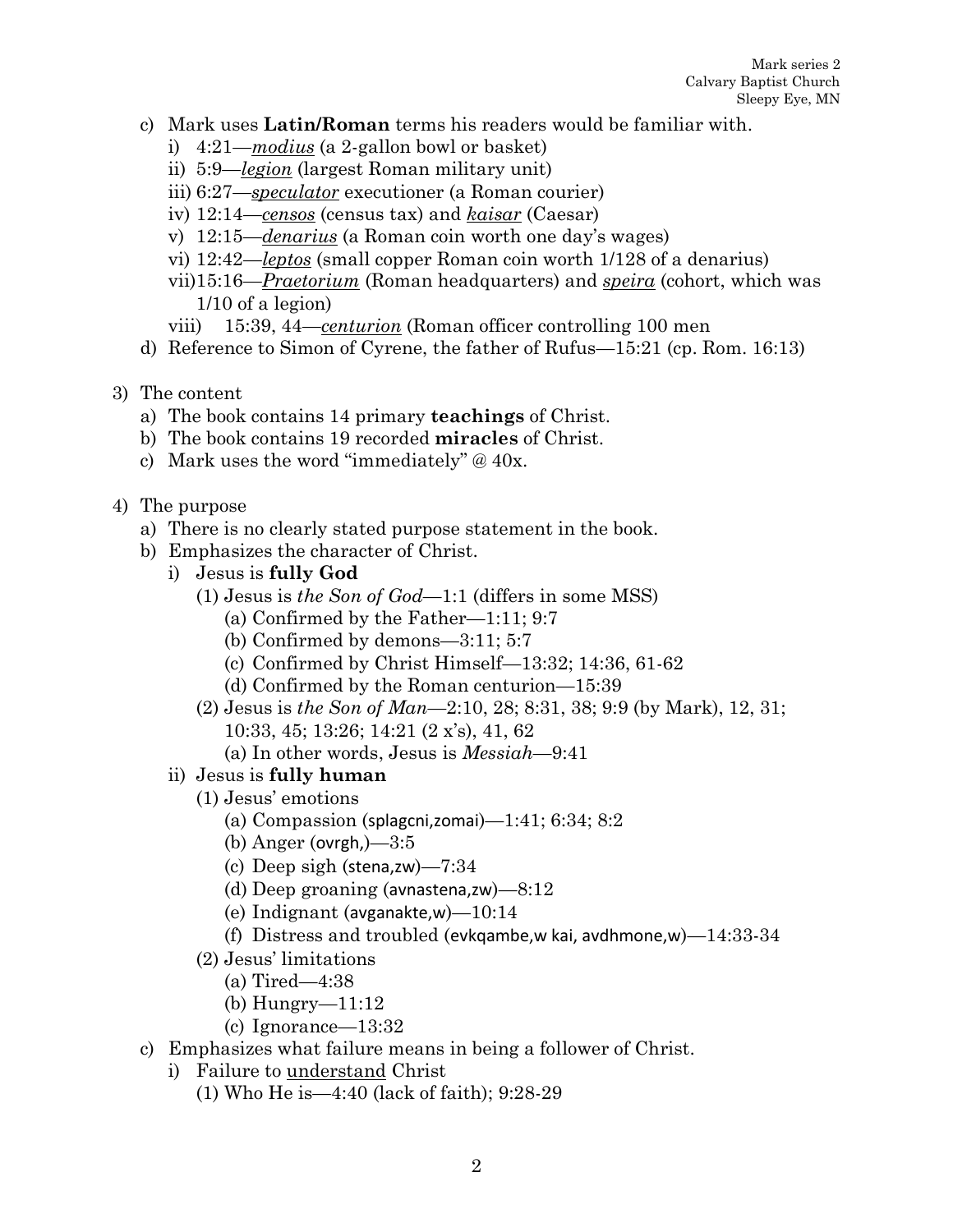- (2) What He taught—4:13; 8:17, 21; 9:32
- (3) What He did—6:52
- ii) Failure to stand for Christ—14:50
- iii) Failure to submit to Christ
	- (1) By accusing Him—4:38 "don't you care?"
	- (2) By criticizing Him—5:31 "how can you ask such a question?"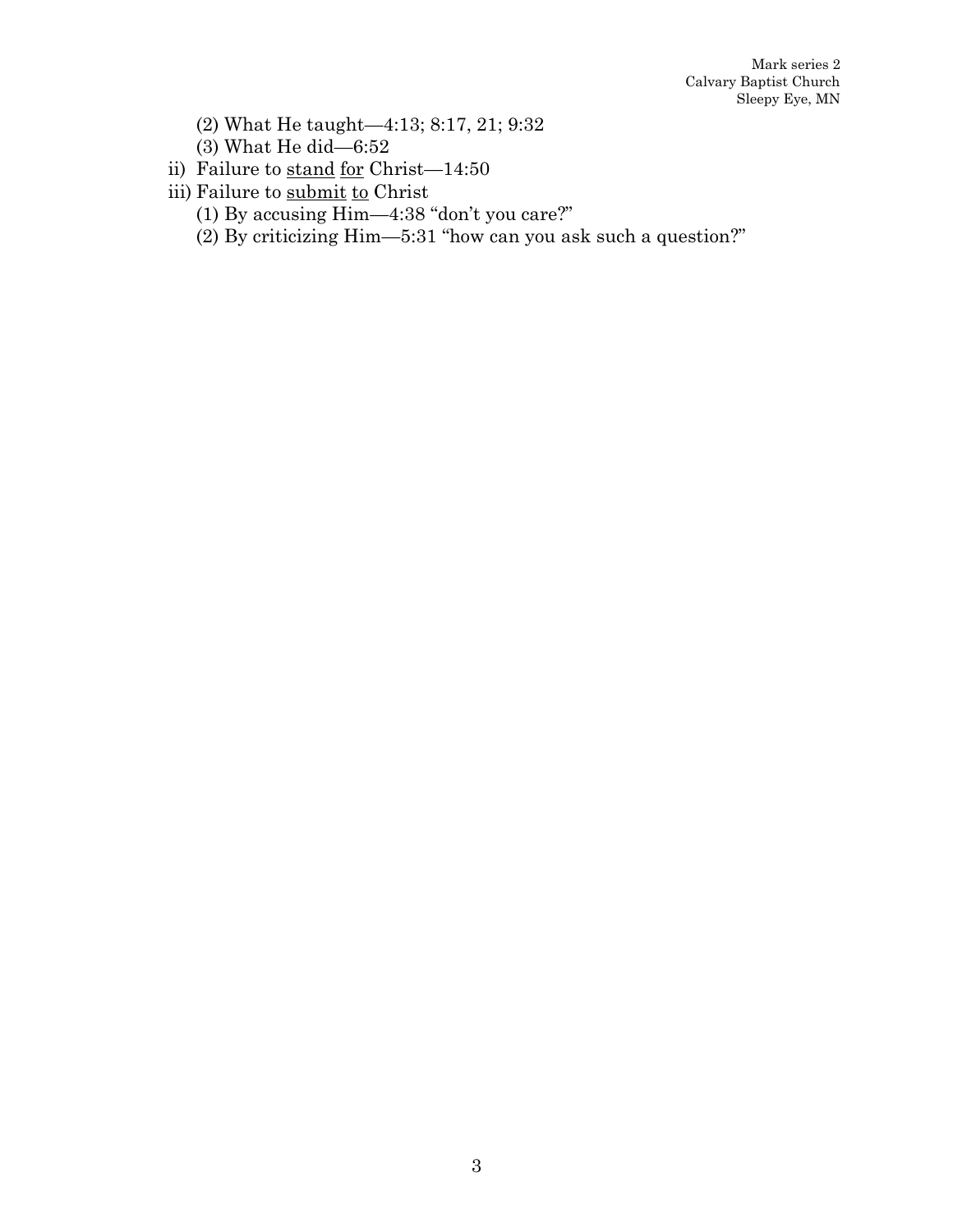## Part one: Jesus' ministry associated with Galilee—1:1-9:50 (first 3 years) First 12 months—1:1-13 [29-30 AD]

- 1) John the Baptizer—1:1-8 (3-5 months)
	- a) Mark's opening/title/introduction—1:1
		- i) In Greek and Roman literature, *gospel* was always used as a plural. (1) In the NT, it is always used as a singular.
		- ii) There is a difference in Greek manuscripts about including "Son of God" at the end of v. 1. The vast majority include it.
			- (1) "Son of God" is an important theme in Mark: 3:1; 5:7; 9:7; 12:6; 13:32; 14:36, 61; 15:30
		- iii) The good news about Jesus Christ includes His character, His conduct, and the content of His teaching.
	- b) Mark's Old Testament quote—1:2-3
		- i) He appears to weave Exod. 23:20, Is. 40:3, and Mal. 3:1.
		- ii) The 3-fold emphasis is on the speaker, the Lord, and the wilderness.
	- c) Mark's description of John's ministry—1:4-5

• Slides  $\# 1:12-18, 26-34$ 

- i) Note that "confession (agreeing with God about) their sins" in 1:5 is parallel to "forgiveness of sins" in 1:4. Baptism alone does not remove sin.
	- (1) To participate in this baptism was a recognition of the need for God's forgiveness with a sense that one needed to live differently as a response to it. (NET)
	- (2) This is referenced later in Acts 19:1-7.
- ii) Mark appears to deliberately overstate (hyperbole) when he say "all … Judea, … all … Jerusalem."
	- (1) Walking the minimum 20 miles to the Jordan was not an easy accomplishment, especially on the uphill way back.
- d) Mark describes John's prophetic appearance and diet—1:6
	- Slides  $\# 1:35-44$
	- i) Similarities with Elijah (6:14-16; 9:11-14; cf. 2 Kings 1:8)
	- ii) Stands in contrast to the more comfortable lifestyle of Jerusalem's religious leaders. This also stands in contrast to the priestly garments of his father Zacharias (Luke 1).
- e) Mark describes John's message—1:7-8
	- i) Mark does not include all of John's message (cf. Matt. 3:7-10; Luke 3:10- 14)
	- ii) John's humility and Christ's superiority (1:7)
	- iii) John's immersion in water, Christ's immersion in the Holy Spirit. (cf. Acts 1:5; 11:15-16; 1 Cor. 12:12-13)
- 2) Christ's immersion and direct introduction—1:9-11 (note the Triunity of God)
	- a) Jesus traveled from Nazareth in the west to the Jordan River, @ 30-40 miles. i) This picks up the "the One who is coming" from 1:7.
	- b) Jesus does not and needs not confess any sin to be immersed. (cf. 1:4-5)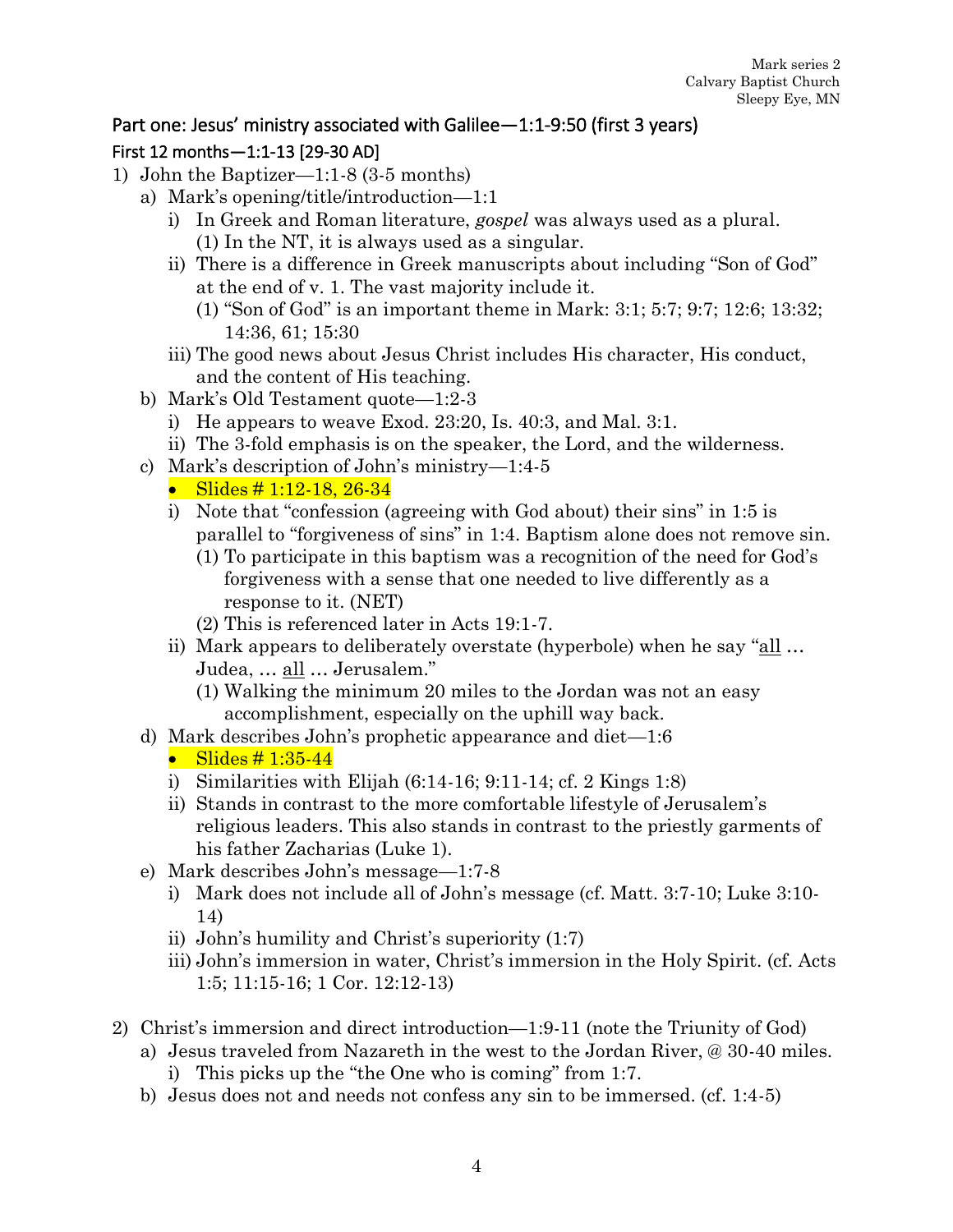- c) Jesus experiences three objective (in real space and time) events:
	- Coming up [*anabaino*] out of the water
	- i) He saw the heavens split apart.
	- ii) He saw the Spirit descend. [*katabaino*]
		- (1) "Like a dove" probably refers to the mode of descent, not the physical form of the Spirit.
		- (2) This is the anointing and enabling of Jesus by the Spirit for His ministry (1:10). (cf. Is. 11:2; 42:1; Luke 4:18)
	- iii) He heard the Father speak.
		- Remember that God had been "silent" for the past 400 years.
		- (1) The Father identifies Jesus as the Son of God (1:11a)
			- (a) This does not establish the relationship but rather confirms it. (b) Jesus is not the Son of God because of what He does. Jesus does what He does because He is the Son of God.
		- (2) The Father expresses His love for His Son (1:11b)
		- (3) The Father expresses to Jesus the Father's constant approval of Jesus (1:11c) (cf. Ps. 2:7)
- 3) Christ's temptation—1:12-13 • Slides  $\#$  1:64-82
	- a) The same Spirit who came upon Him in 1:10 enables Jesus to successfully pass Satan's testing.
	- b) God put Jesus to the test to show that He is qualified for His God-appointed ministry.
	- c) Satan tries to draw Jesus away from His God-appointed ministry.
	- d) Jesus had no physical strength to defend Himself against the wild animals.
	- e) The angels apparently arrived at the end of the 40 days. (cf. Matt. 4:11)
- 4) Between 1:13 and 1:14, Mark leaves an eight-month gap (see John 1:29-3:36)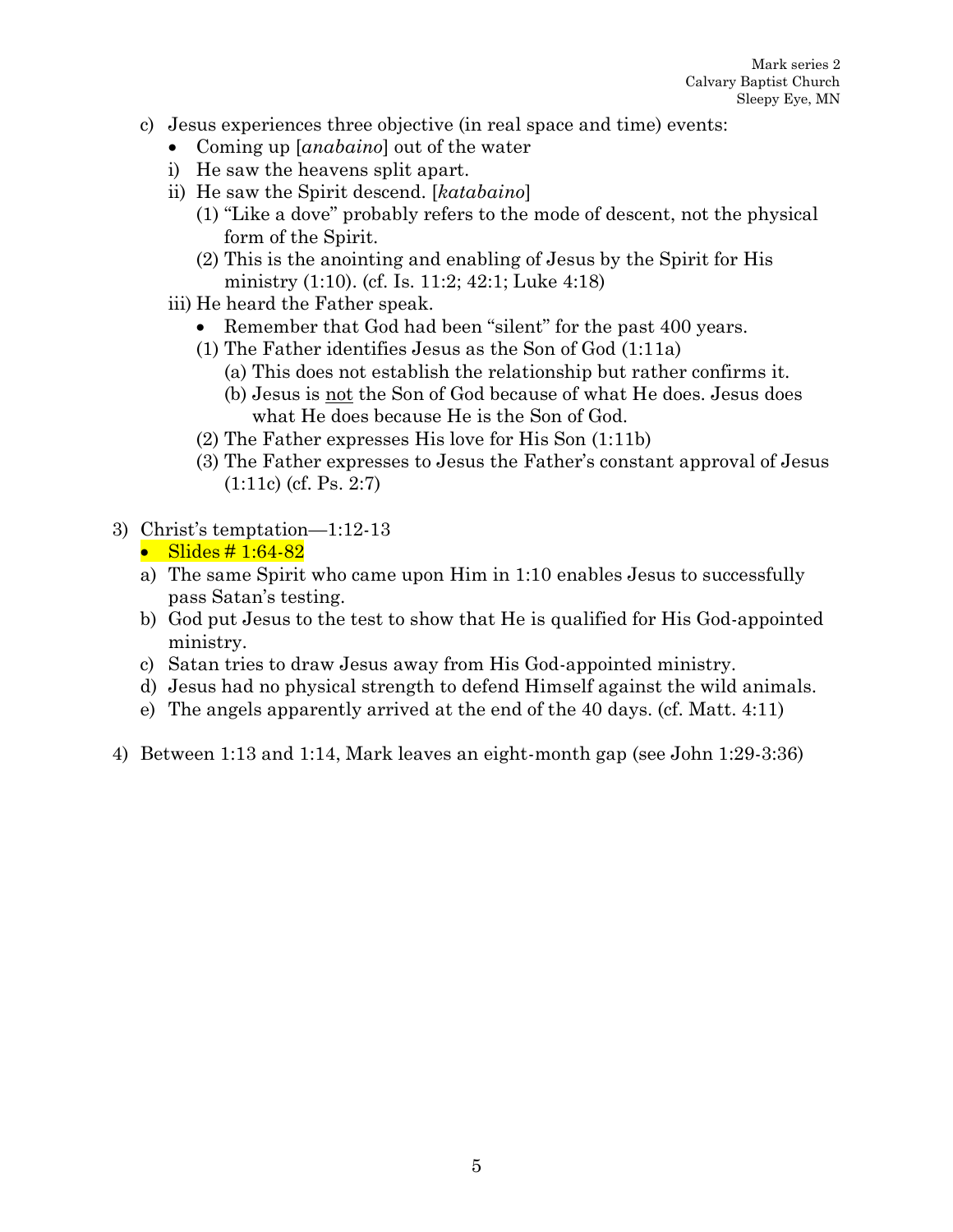#### Second 18 months—1:14-7:23 [Jan. 31 AD – late summer 32 AD]

- 1) Christ's teaching in Galilee—1:14-15 (an introductory transition passage)
	- a) The timeframe is after John the Baptizer has been handed over to Herod Antipas I. This is detailed further in the flashback in 6:14-19.
		- i) Jesus has been ministering in Judea for several months up to this point. (cf. John 1:29-4:4)
		- ii) The concept of being handed over is a common theme in Mark: 9:31; 10:33; 13:9, 11, 12; 8x in chapters 14-15.
	- b) Jesus is characterized by publicly announcing the good news of the kingdom of God, even in times of adversity and suffering.
	- c) Jesus states two realities.
		- i) The fulfillment of God's predetermined time has arrived. (cf. Gal. 4:4)
		- ii) The kingdom of God has approached and stands prepared.
			- (1) Mark uses "kingdom of God" 14x: 1:15; 4:11, 26, 30; 9:1, 47; 10:14, 15, 23, 24, 25; 12:34; 14:25; 15:43.
			- (2) Though the King is present and is making a genuine offer of the kingdom, both the King and the kingdom are rejected by Israel during Jesus' earthly ministry.
			- (3) It will not be established until the King comes again.
				- (a) Marks shows that the Messianic kingdom's long-anticipated establishment is still future (cf. 9:1, 47-48; 11:10; 14:25; 15:43)
	- d) Jesus commands a two-fold response: Repent (turn from, rejecting) and believe in (turn toward, reorienting) the good news.
		- i) This demands a shift away from faith merely in a physical relationship to Abraham.
			- (1) This is to divest oneself of certain past orientations. (B. Witherington)
		- ii) The object of faith here is the content of the message of the good news.
		- iii) Repentance and belief cannot be applied to certain areas of life but not to others; rather, they lay claim to the total allegiance of believers. (J. R. Edwards)
		- iv) It is God who has taken the initiative; it is we who must respond.
		- v) Repentance without faith leads to despair; faith without repentance from sin becomes presumption. (D. Edmond Hiebert)
- 2) Christ calls the first four disciples near Capernaum on the north shore—1:16-20 • Slides 1:89-118
	- a) Jesus has healed the royal official's son at Cana (John 4:46-54), has been rejected in Nazareth (Luke 4:16-31), and has transferred his "base of operations" to Capernaum on the north shore (Matt. 4:13-16; Mark 2:1).
		- i) The Sea of Galilee is @ 6-7 miles wide and 13-14 miles long. It is also called the Sea of Tiberias (John 6:1; 21:1) and Lake of Gennesaret (Luke 5:1). In the OT it was called the Sea of Kinnereth/Chinnereth ("Harp") (Num. 34:11; Josh. 12:3; 13:27). It is over 680 feet BELOW sea level.
	- b) The call to be apostles appears to be done in five phases: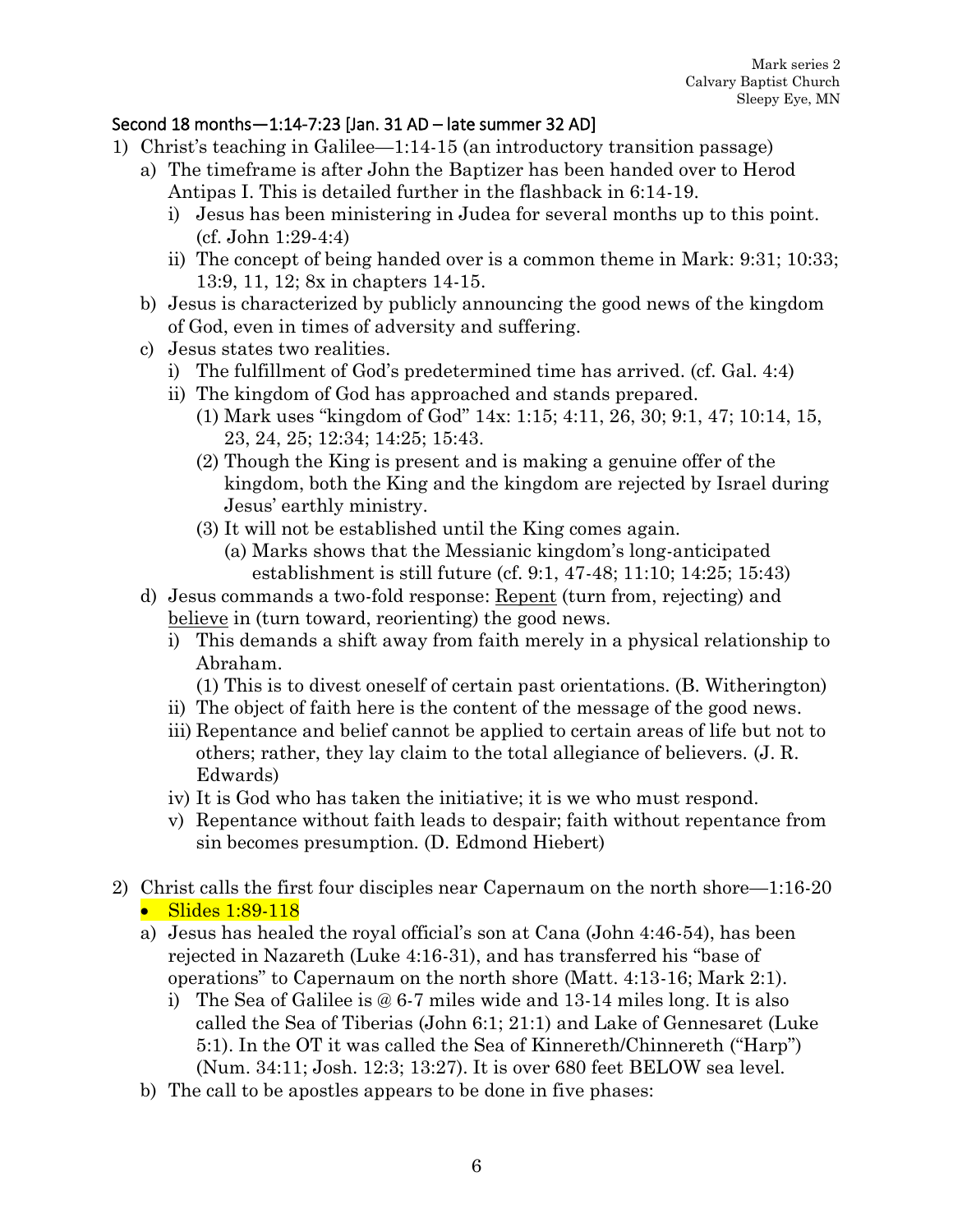- i) Phase one (mid-late 30 AD): John 1:35-51
- ii) Phase two (mid-31 AD): Matt. 4:18-22; Mark 1:16-20
- iii) Phase three (mid-31 AD): Luke 5:1-11
- iv) Phase four (early 32 AD): Mark 3:13-19; Luke 6:12-16
- v) Phase five (spring/summer 32 AD): Matt. 9:35-11:1; Mark 6:6-13; Luke 9:1-6
- c) Jesus takes the initiative with authority. He does not ask for volunteers. (1:16-17)
	- i) There is no call to repent and believe.
	- ii) Remember that these men (Peter, Andrew, and John) had already been followers of Jesus for nearly one year (John 1:35-51). They have had time to contemplate the repercussions of Jesus' teaching.
- d) One gradually *becomes* a fisher of men; it does not happen instantly. (1:17)
- e) Zebedee must have been successful at his business to have hired men from outside his family. (1:20)
- f) To follow Jesus immediately and sacrificially means to leave someone or something behind. To follow Him comes at a cost, but the cost comes with a reward.

### 3) Jesus demonstrates His authority—1:21-3:6

```
• Slides \# 1:119-151
```
- a) In Capernaum on the north shore—1:21-34
	- Capernaum was a mixed Jewish-Gentile city (cf. Luke 7:1-10), the workplace of the tax-collector Matthew (Matt. 9:1-9), and the home of Roman centurion (Matt. 8:5-13). Apparently, Peter and Andrew moved here from Bethsaida, approximately 6 miles to the east (John 1:44). It was a safe distance from Herod Antipas in Tiberius on the western shore.
	- Mark notes the general antagonism of the synagogues: the presence of demons (1:39), hardness of heart (6:2), and eventual persecution (13:9).
	- i) Christ heals a demoniac on Sabbath—1:21-28
		- The disturbance has begun.
		- o This is the first Sabbath (holy **time**) controversy with the Pharisees and their Law-experts (scribes).
		- o This is the first synagogue (holy **space**) controversy.
		- (1) They are overwhelmed/astounded [*ekplessomai*] at Jesus' teaching content and style. (1:22)
			- (a) Jesus possesses authority, the scribes quote authorities.
				- (i) Mark's Roman readers understood authority.
			- (b) Mark refers to Jesus' teaching @ 35x.
		- (2) Note the following about the demonized man and the demon.
			- It is a strange commentary on the spiritual situation in Capernaum that a demoniac could worship in the synagogue with no sense of incongruity, until confronted by Jesus, and indeed apparently with no initial desire to be delivered from his affliction. (R. A. Cole)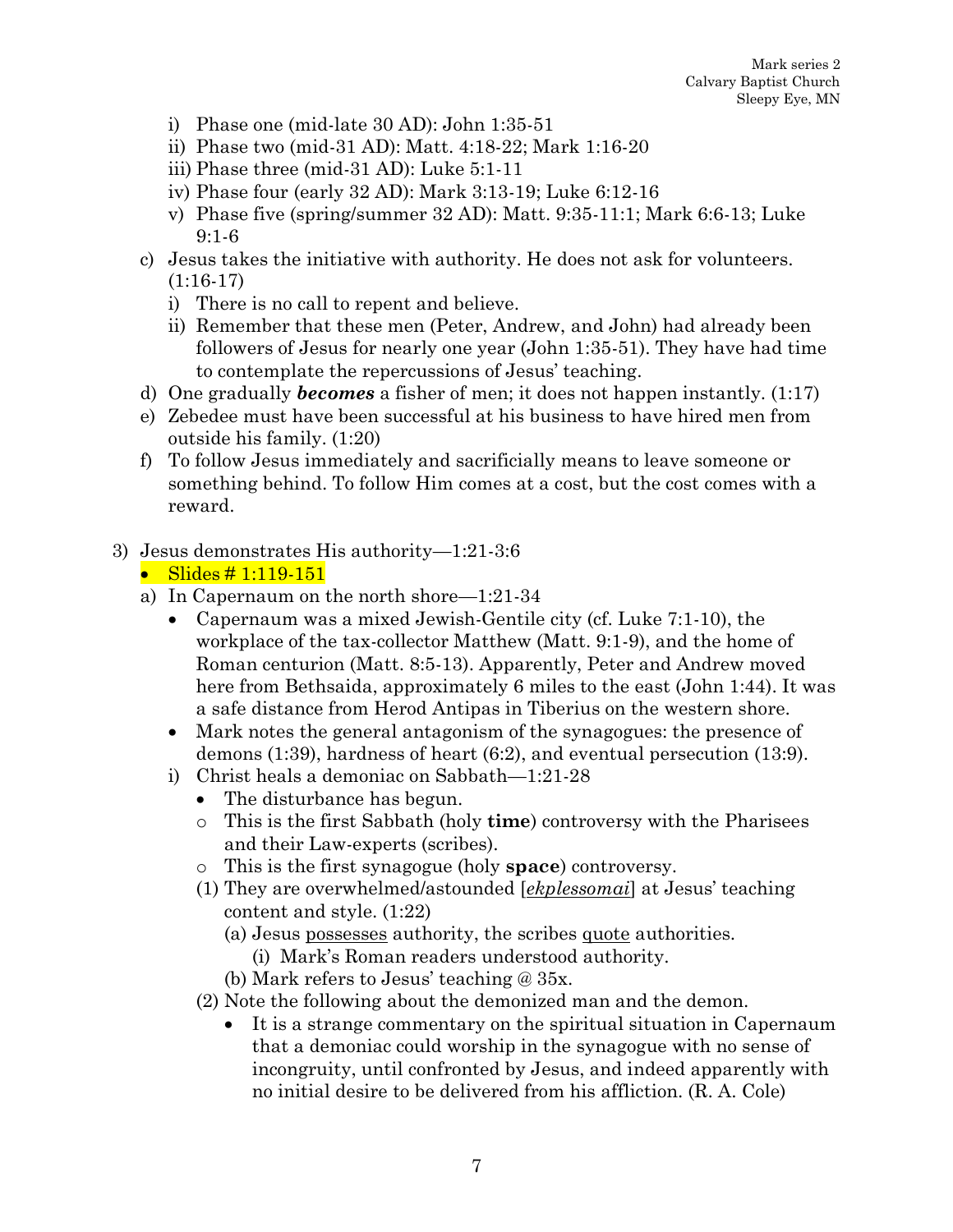- Mark records four exorcisms  $(1:21-28; 5:1-20; 7:24-30; 9:14-29)$
- (a) His recognition of the hostility between their opposing forces (1:24)
- (b) His use of personal pronouns (1:24)
- (c) His knowledge of the threat of Jesus' ability (1:24)
- (d) His knowledge concerning Jesus (1:24) (cf. 1:34)
	- (i) The demon knew Jesus from the first moment of creation until the demon's rebellion with Satan against God's authority.
- (e) His obedience to the commands of Jesus (1:26)
- (3) They are surprised/startled [*thambeo*], first, at His fresh teaching and, second, at His ability to cast out demons and. (1:27)
- (4) Note how this unit is marked off by the contrast between *eiserchomai* (went into) (1:21) and *exerchomai* (went out from). (1:28)
- ii) Christ heals Peter's mother-in-law and others the same Sabbath—1:29-34
	- Mark records nine healing miracles  $(1:29-31, 40-45; 2:1-12; 3:1-6; 5:21-1)$ 43; 7:31-37; 8:22-26; 10:46-52)
	- (1) Peter's mother-in-law individually (1:29-31)
		- (a) The house is not far from the synagogue.
		- (b) Simon's mother-in-law [*penthera*] is incapacitated by a very high fever (cf. Luke 4:38).
			- (i) Peter's wife may have traveled with him (1 Cor. 9:5).
		- (c) Jesus' only action is to grab her by the hand and help her up.
			- (i) Luke records that Jesus rebuked the fever (Luke 4:39). Some view this as a fever caused by a demon.
		- (d) Her healing is immediate and complete curing but also enabling her to serve [*diakoneo*] without the weakness that normally follows a fever.
			- (i) Mark's emphasis on serving: 1:13, 31; 9:35; 10:43, 45; 15:41
		- (e) Corrections:
			- (i) There is no indication that this woman comes to saving faith.
			- (ii) There is no indication that women are hereby relegated and restricted to this type of ministry.
	- (2) Healing of many others citywide (1:32-34)
		- This reinforces that  $1:26 \& 31$  were not isolated cases or favoritism.
		- (a) People wait for the technical end of Sabbath to bring those who are suffering (*those who have it bad and those who are demonized*) (1:32). This would keep them from working on the Sabbath. (cf. 3:1- 6)
		- (b) The need (*the whole city*) seems overwhelming (1:33).
		- (c) Jesus responds with compassion (*healed*) and authority (*cast out*) (1:34a).
			- (i) A distinction between being ill and being demonized.
		- (d) Jesus strategically veils (*did not permit*) His true identity (1:34b).
			- (i) Luke 4:41 shows that the demons know that Jesus is the Messiah.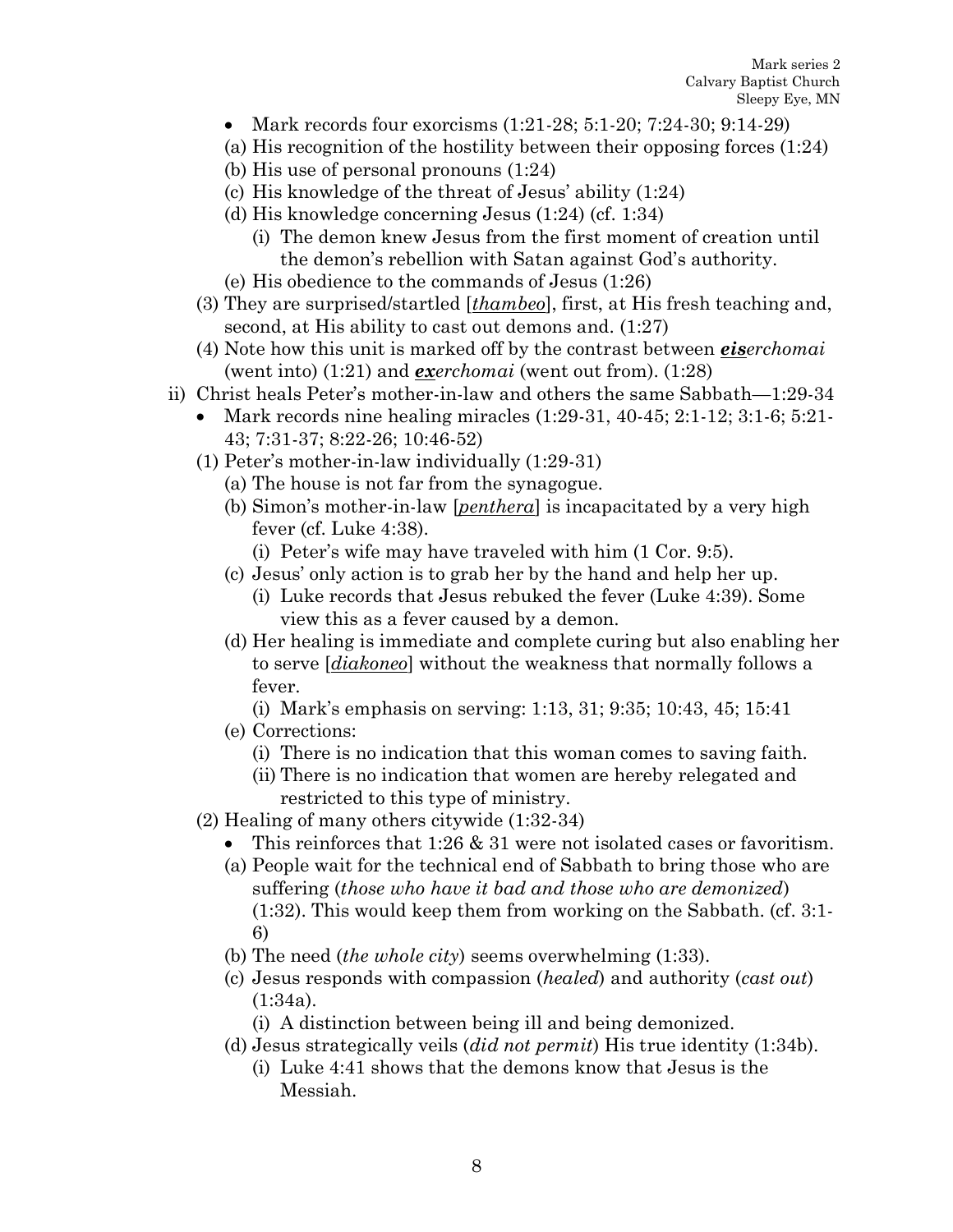- b) First preaching tour of Galilee in general—1:35-45
	- Slides # 1:152-197
	- i) Jesus does three things—1:35: left the house (@ 3-6 AM), secluded Himself, and was praying (1) Mark records Jesus praying 3x: 1:35; 6:46; 14:32-39
	- ii) The men do three things—1:36-37: hunted, found, and shared a need (1) Is Jesus failing to capitalize on a golden opportunity?
		- (2) "Seeking" [*zeteo*] in Mark is not necessarily positive: 1:37; 3:32; 8:11, 12; 11:18; 12:12; 14:1, 11, 55; 16:6
	- iii) Jesus responds by keeping the Father's purpose for Him in mind—1:38-39
		- (1) Don't be distracted from the primary task, even when presented with other worthy tasks.
		- (2) Not so much **excluding** Capernaum but rather **including** other cities.
		- (3) This preaching ministry probably lasted several weeks.
	- iv) Christ heals a leper (victory over defilement and alienation)—1:40-45
		- By this time, Peter (and probably Andrew), James, and John have turned away from their fishing business once and for all. (Luke 5:1-11)
		- Healing a leper was considered a Messianic miracle.
		- In the OT, three Jews contracted leprosy as judgment (Miriam (Num.) 12:9-15); Gehazi (2 Kings 5:27), and King Uzziah (2 Kings 15:5). As a result, all leprosy was viewed as an incurable judgment from God.
		- (1) The man's skin disease (physical) renders him ritually unclean and unable to interact with other Jews (social). (cf. Lev. 13:1-14:57) (a) Cf. Luke 5:12, the leprosy was quite advanced, soon to take his life. (b) There were no known cases of someone being healed from leprosy.
		- (2) The man was sure of Jesus' **ability** but not His **willingness**. (1:40) (a) This was a bold move on the man's part. He is at the end of his life.
		- (3) There is a significant Greek text issue in 1:41.
			- (a) Some texts read, "And becoming angry, Jesus …."
				- (i) Anger toward whom? toward what?
			- (b) Most texts read, "And being moved with compassion, Jesus …."
		- (4) Jesus touches the man (without becoming defiled Himself!), tells him of His willingness to heal, and then exercises His power and authority to heal him. (1:41-42)
		- (5) Jesus commands him. (1:43-45)
			- (a) To obey the Law's protocol. (cf. Lev. 14:1-33)
			- (b) Note how he disobeys Jesus' command to keep silent. (cf. 7:36)
			- (c) Is this disobedience to be viewed as a positive or a negative?
		- (6) The man's condition is reversed physically and socially.
- c) Return to Capernaum on the north shore—2:1-3:6
	- Slides  $\# 2:1-74; 3:1-7$
	- Mark relates five controversies with the religious leaders in 2:1-3:6: forgiving sins  $(2:1-12)$ ; eating with sinners  $(2:13-17)$ ; failure to fast  $(2:18-17)$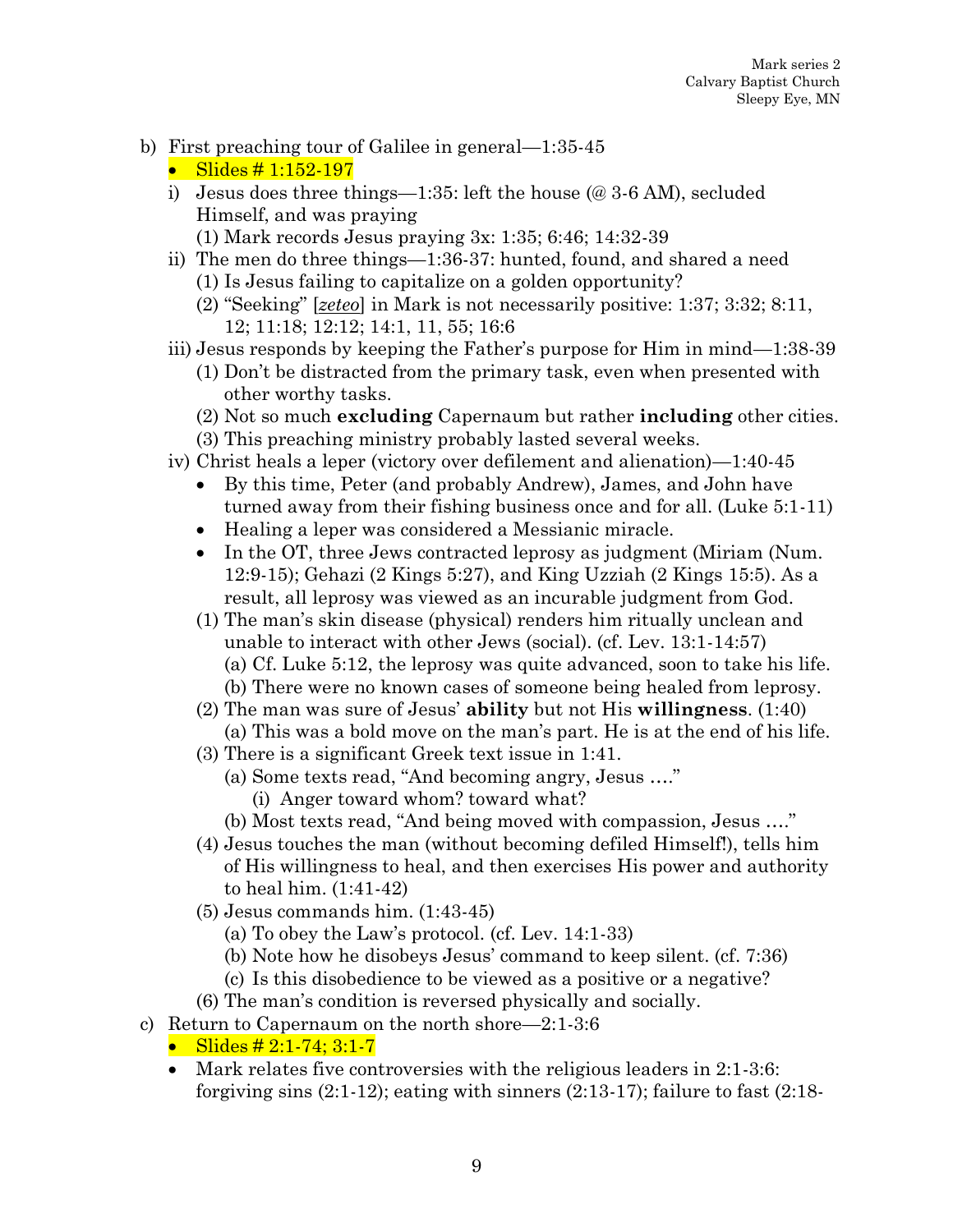22); Jesus' attitude toward the Sabbath (2:23-28); and healing on the Sabbath (3:1-6). The first four controversies (2:7, 16, 18, 23) contain a Why-question from the religious leaders.

- Crowds (referenced @ 50x) are important to Mark.
- i) **Healing**: Christ ministers in a crowded house—2:1-12
	- Note who is present to observe and investigate Jesus, @ 60 miles north of Jerusalem (cf. Luke 5:17)
	- An average Jewish house was  $24'x24'$ , with 2 floors and a flat roof.
	- (1) Jesus teaches in a crowded house. (2:1-2)
	- (2) Jesus forgives and heals in a crowded house. (2:3-5) (a) Note the sequence. There are things more important than good physical health.
		- (b) Jesus sees the undeterred faith of all five men. (2:4-5a)
		- (c) Jesus authoritatively and publicly declares the man's sins forgiven. (2:5b)
			- (i) The man had been brought to be healed, not forgiven.
			- (ii) This appears to be from Lev. 4-6. God is the one who forgives.
	- (3) Jesus challenges the religious leaders. (2:6-11)
		- (a) Jesus recognizes their accusing thoughts. (2:6-8)
			- (i) The Law-experts accuse Jesus of dishonoring God.
			- (ii) They were correct about God forgiving sins. (cf. Ps. 130:4)
		- (b) Jesus asks them a question. (2:9)
			- (i) In one sense, the claim to forgive is easier because it is not verifiable.
			- (ii) Both were alike impossible to men and equally easy for God. (Walter Wessel)
		- (c) Jesus declares Himself to be Messiah. (2:10)
			- (i) The first of 14 uses of "the Son of Man" in Mark. (cf. Dan. 7:13)
		- (d) Jesus gives the paralyzed man three commands he cannot obey on his own. (2:11)
			- (i) The healing confirms Jesus' authority to forgive sins.
	- (4) God is glorified in a crowded house. (2:12)
- ii) **Food**: Christ calls Levi/Matthew—2:13-17 (ministry to broken people)
	- This begins the second stage of the Sanhedrin's investigation into Jesus. From now until 3:20-39 they ask questions and offer objections.
	- (1) Levi the tax collector [*telones*] was sitting in the tax booth [*telonion*], collecting taxes for Herod Antipas and the Romans.
		- (a) The tax booth was on the road through Capernaum from Damascus to the Mediterranean Sea. The taxes may have included those on the fish caught on the Sea of Galilee.
		- (b) His position is below that of Zaccheus [*architelones*] (Luke 19:2).
		- (c) He is possibly the brother of James the son of Alphaeus (cf. 3:18).
			- (i) This would make three sets of brothers among Jesus' disciples: Peter & Andrew, James & John, Levi and James.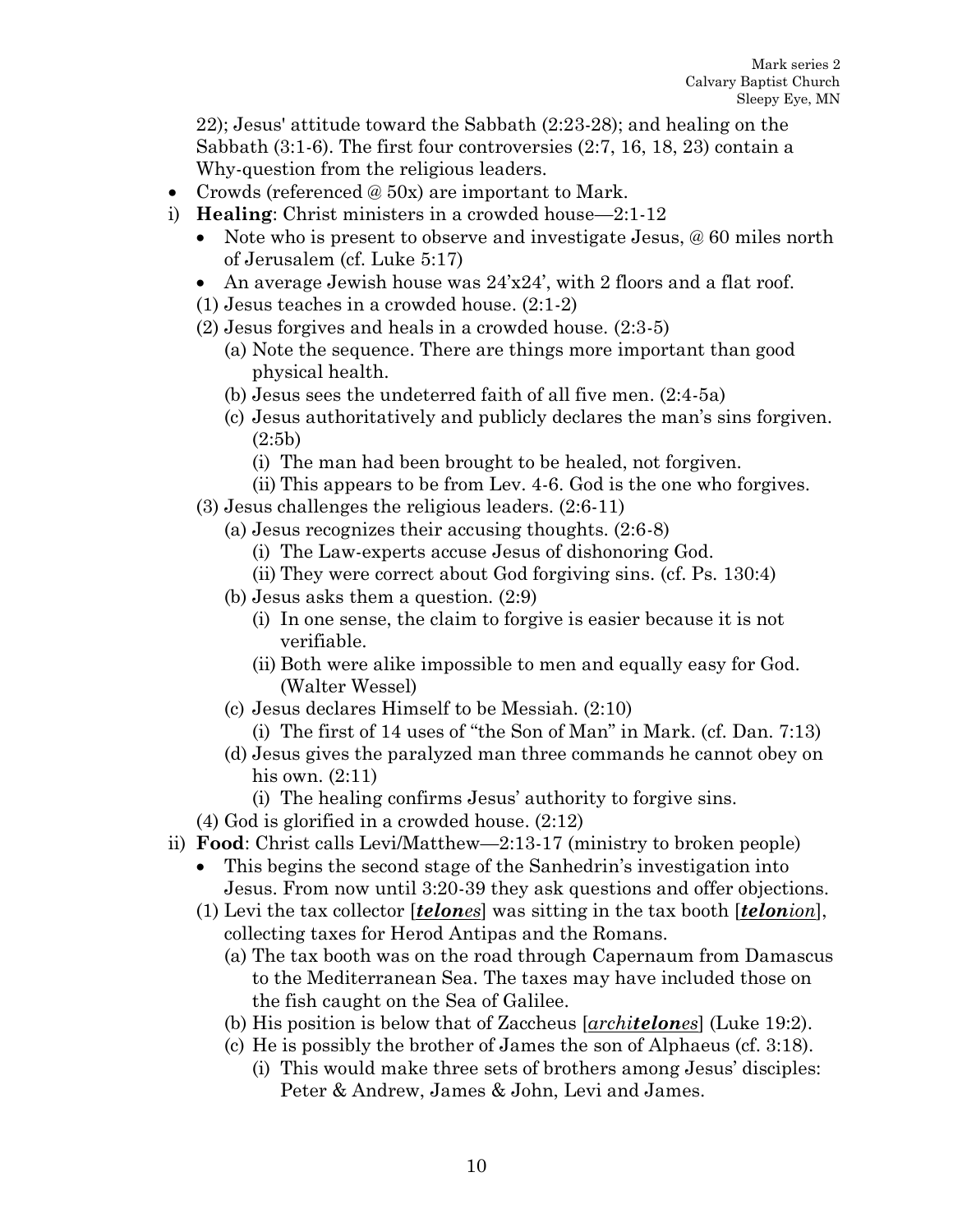- (d) He is considered morally and ritually unclean. Worse than a leper?
- (2) He follows Jesus immediately upon being called. (2:14)
	- (a) Following is an act that involves risk and cost; it is something one does, not simply what one thinks or believes. (James Edwards)
- (3) He and his friends host Jesus and His disciples. (2:15) (cf. Luke 5:29) (a) This is the first of 44 uses of "disciple" ("learner") in Mark.
	- (b) Apparently, these friends are following (cf. 2:14) Jesus' teaching.
- (4) The Law-experts ask a hostile, accusatory Why question about Jesus' inappropriate associations. (2:16)
	- (a) This is the first of 12 uses of "Pharisee" ("separatist") in Mark.
	- (b) Not all Law-experts were Pharisees.
- (5) The response to the question of the Law-experts to Jesus' disciples comes from Jesus Himself. (2:17)
	- (a) Those who are "sick" and "sinners" are those who genuinely admit their guilt and their need of forgiveness.
	- (b) Those who are "healthy" and "righteous" refuse to recognize their guilt and their need for forgiveness.
- iii) **Fasting and newness**: Three parables—2:18-22
	- (1) Question (from whom?) comparing the disciples of John and the Pharisees with the disciples of Jesus. (2:18)
		- (a) Some Pharisees prided themselves on fasting twice each week (Monday and Thursday) (cf. Luke 18:11-12) while the Law did not clearly require fasting. Four fasts were added after the Exile. (Zech. 7:5; 8:19) An additional fast was added at Purim. (Est. 9:31)
		- (b) Some interpret Lev. 16:29-34, 23:26-32; and Num. 29:7-11 as requiring a fast on the Day of Atonement.
		- (c) The criticism of Jesus' disciples is an attack against Jesus.
	- (2) The three-fold answer from Jesus (2:19-22)
		- These are the first parables in Mark.
		- (a) Wedding illustration: incompatibility of mourning with celebratory joy in Jesus' presence
			- (i) A veiled reference to His arrest and death or perhaps to His resurrection and ascension.
		- (b) New vs. old illustrations: incompatibility of reforming the old
			- (i) This is central to the message of  $2:1-3:6$ . Jesus cannot merely be added to or integrated with the old. (cf. 2:12)
			- (ii) Jesus picks up on John the Baptizer's earlier use of this illustration from John 3:29.
		- (c) How does this apply to those who want to put Christians under the Law or Jewish customs?
- In between the controversies discussed in  $\#$  iii  $\&$  iv, Jesus traveled to Jerusalem to attend a feast (Tabernacles in the fall? Purim or Passover in the spring?) and healed a man on the Sabbath, bringing him into direct conflict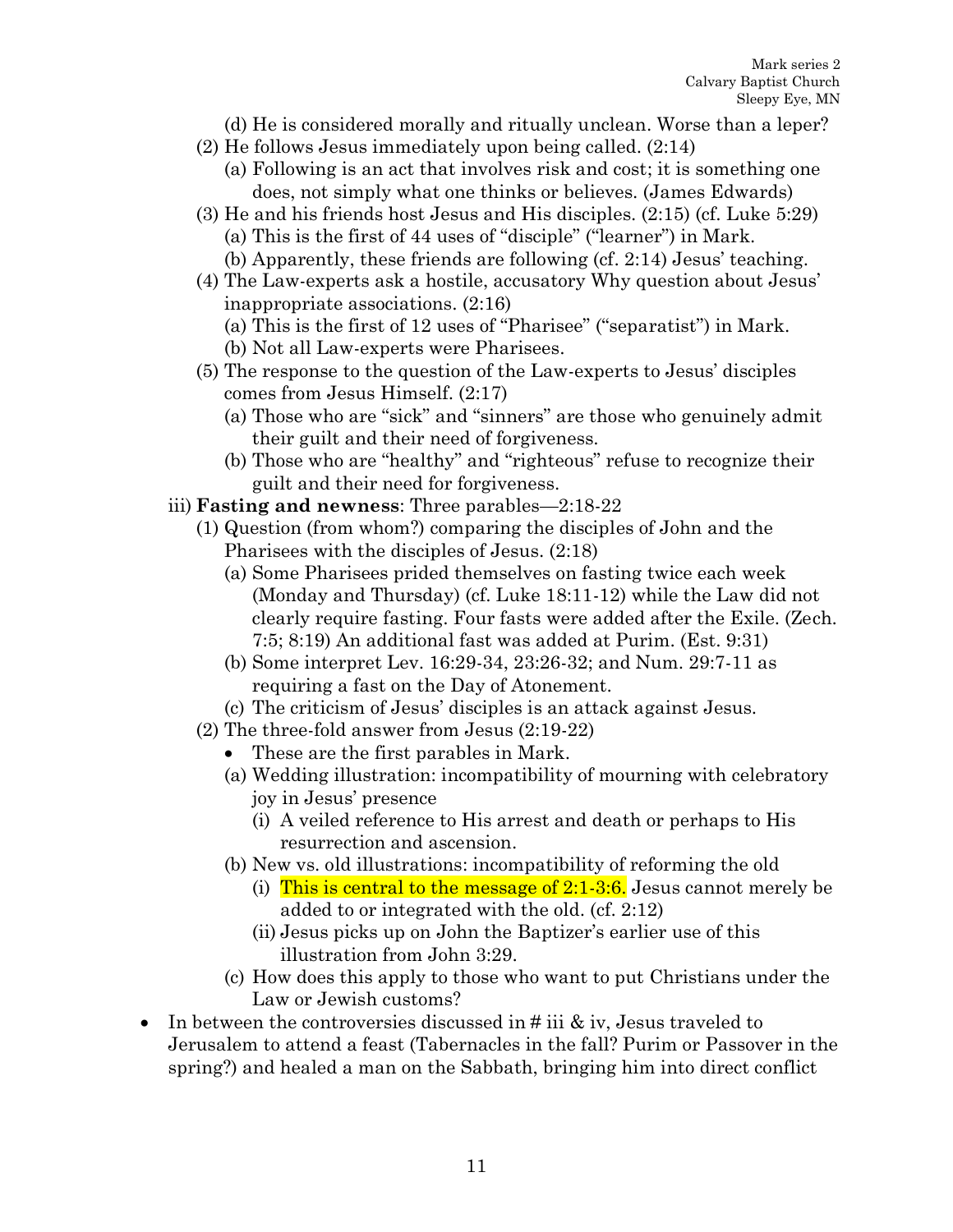with the Pharisees. (John 5:1-47). Thus, several months pass between these two Galilean controversies with the Pharisees.

- iv) **Food**: Second Sabbath controversy—2:23-28 [April/May 32 AD]
	- (1) The setting. (2:23-24) (cf. Deut. 23:24-25; Ex. 34:21)
		- (a) The disciples were not violating Scripture, but they were violating what the rabbis taught about the Sabbath  $(1,500)$  extra rules in the Mishnah).
	- (2) Jesus' response. (2:25-28)
		- (a) Rooted in Biblical history. (2:25-26) (cf. 1 Sam. 21:1-6; Lev. 24:5-9) (i) The law of need trumps the law of ceremony.
		- (b) Rooted in Biblical principles. (2:27-28)
			- (i) The purpose of the Sabbath.
				- 1. Men were not to be bent to the Sabbath, but the Sabbath was to conform to the needs of men. (J. Dwight Pentecost)
			- (ii) The authority of the Son of Man over the Sabbath.
- v) **Healing**: Third Sabbath controversy, heals a man with a crippled hand in (possibly Capernaum) synagogue—3:1-6
	- This section is also marked by *eiserchomai* (3:1) and *exerchomai* (3:6).
	- (1) The time of investigative data gathering for the Pharisees was coming to an end. They are now looking for a specific crime to bring official charges [*kategoreo*] (English word "category") against Jesus. (3:1-2) (a) Luke specifically tells us it was the right hand. (Luke 6:6)
		- (b) Jesus has already healed twice on the Sabbath (cf. 1:21-28, 29-31)
		- (c) Note that they don't deny His ability to do these miracles.
	- (2) Jesus deliberately invites the man forward and then frames the question, knowing they want to put Him to death. (3:3-4)
		- (a) Deliberately defiling the Sabbath is a capital crime. (Ex. 31:14-15)
		- (b) Some would argue since his condition was not life-threatening, Jesus should have waited until the next day to heal him.
		- (c) Can you sense the tension-filled silence?
	- (3) Jesus' anger (the anger of God) is a response to His sorrow at their hardness of heart [*kardia porosis*]. (3:5a)
		- (a) Anger is not, in and of itself, sinful. Jesus' anger motivates Him to compassionately heal, not to destroy things (as sinful anger does).
	- (4) Jesus' "work" on the Sabbath was to talk to the man. (3:5b)
		- (a) Perhaps the disabled man is afraid of having attention drawn to his disability and thus being humiliated. What will he do? Is Jesus worthy of his trust and obedience?
		- (b) Ironically, their unwillingness to help the man was actually a harmful misuse of the Sabbath.
	- (5) The Pharisees responded by beginning to work with the sympathizers of Herod Antipas (and probably Rome) to destroy Jesus. (3:6)
		- (a) Luke tells us their anger incapacitates their thinking. (Luke 6:11)
		- (b) They should have bowed in worship instead of seeking to do harm.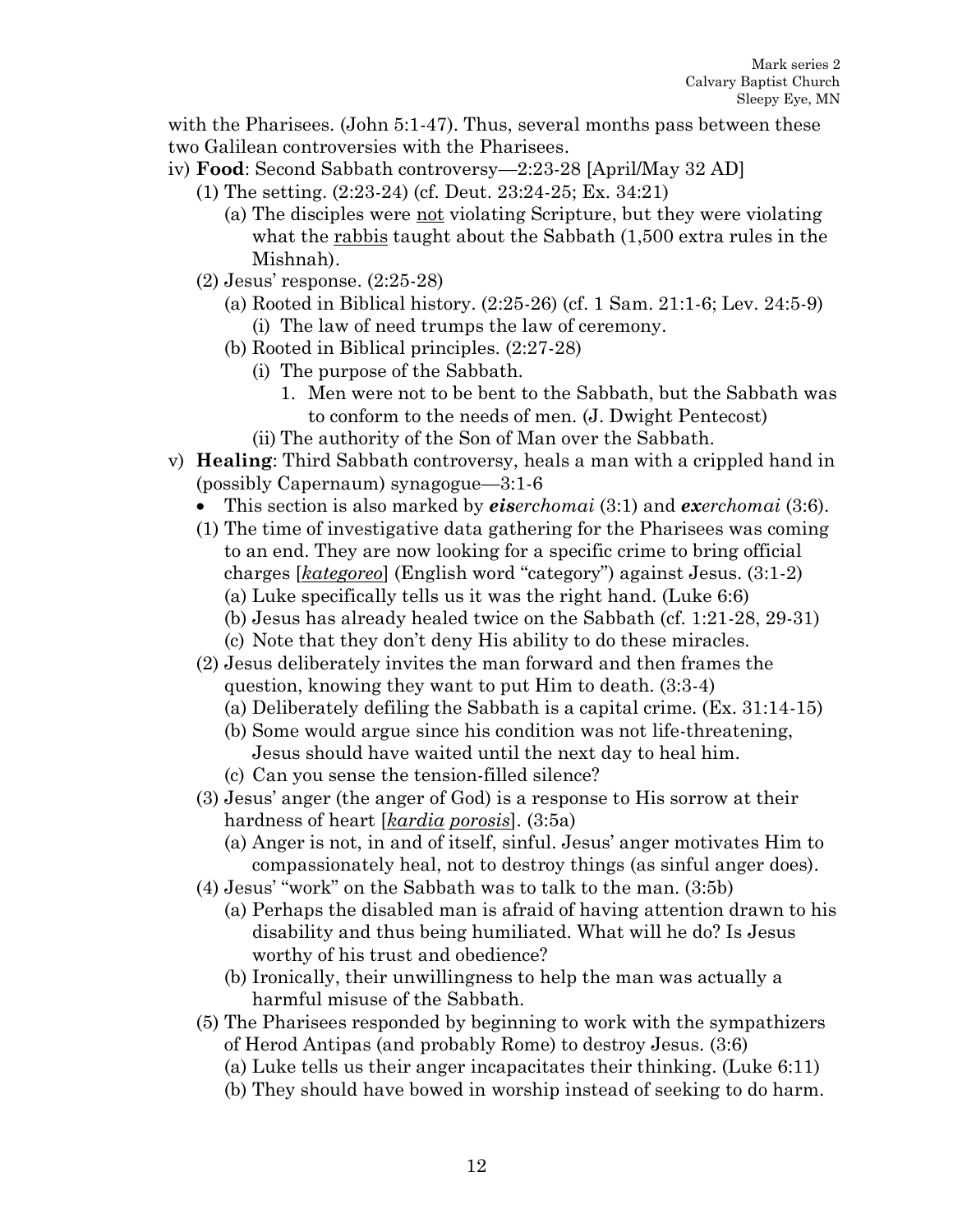(c) There is nothing in Jesus' person or behavior that should bring about His death.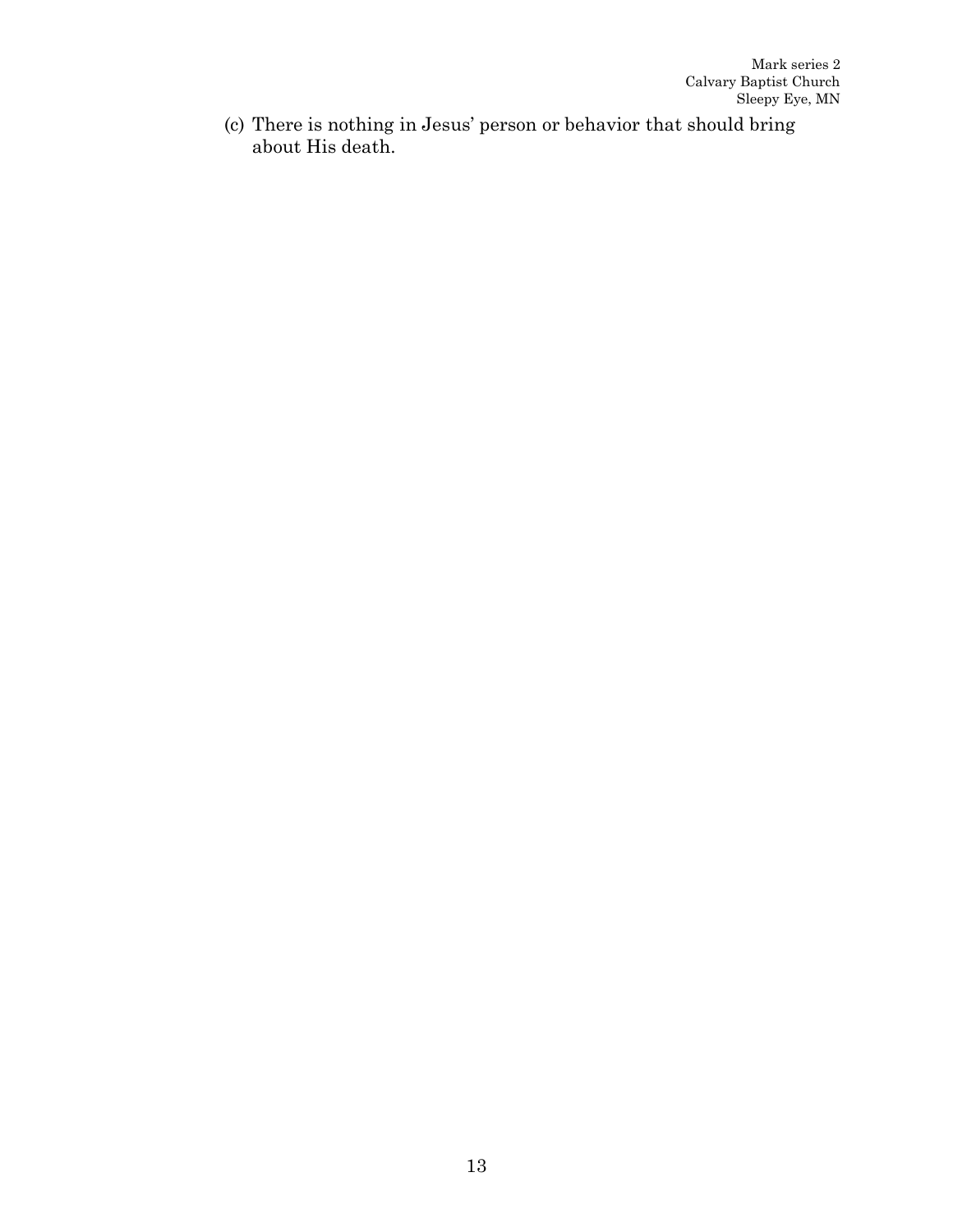- 4) Jesus faces increasing opposition—3:7-7:23
	- a) Near Capernaum on the north shore—3:7-19
		- i) Christ teaches and heals by the Sea of Galilee—3:7-12
			- (1) Jesus withdrew because of the large crowds (3:7-8)
				- (a) This appears to a summary introduction to 3:13-7:23.
				- (b) People from the **North** (Galilee; mostly Jewish), **South** (Judea, Jerusalem; mostly Jewish), 120 miles to the **Southeast** (Idumea/Edom (home of Herod the Great); mixed Jew and Gentile), **East** (beyond the Jordan, Transjordan/Perea and Decapolis; mixed Jew and Gentile), 50 miles to the **Northwest** (Tyre and Sidon; mostly Gentile).
					- (i) Their interest appears to be physical, not spiritual.
				- (c) Galilee by itself cannot contain His fame.
			- (2) Jesus healed many who were afflicted (3:10)
			- (3) Jesus is recognized by the demons. (3:11-12)
			- (4) Matthew 12:17-21 notes that this activity and attitude is rooted in Isaiah 42:1-4.
		- ii) Christ chooses the Twelve—3:13-19 [parallel in Luke 6:12-16]
			- This is the fourth phase of their call. They have been followers for nearly two years at this point.
			- While Luke emphasizes Jesus praying (6:12), Mark does not.
			- (1) Mark emphasizes His authority to summon them and to make them into "The Twelve." (3:13-14)
			- (2) Jesus delegates two main responsibilities to these men: (3:14-15)
				- This is NOT the beginning of the church or the alleged New Israel.
				- (a) **Close association for training**: *to be with Him*,
				- (b) **Authorized representatives**: *to be sent out* [*apostello*] to do what Jesus has already been doing
					- (i) to preach,
					- (ii) and to have authority to cast out demons.
			- (3) Jesus organizes them into three groups of four. (3:16-19)
				- Other lists of apostles in Matt. 10:2-4; Luke 6:14-16; Acts 1:13
				- (a) **Group one**: Peter (always first), James/Jacob, John, and Andrew
				- (b) **Group two**: Philip (always first in the second group), Bartholomew/Nathanael, Matthew/Levi (the tax collector), and Thomas
				- (c) **Group three**: James/Jacob (always first in the third group), Thaddaeus/Judas son of James, Simon the Zealot (political activist), and Judas Iscariot (always last)
			- (4) All these men were from Galilee, except Judas Iscariot.
		- iii) The following take place between 3:19 and 3:20:
			- Sermon on the Mount (Matt. 5-7), healing the Centurion's son (Luke 7:1-10), raising the son of the widow of Nain (Luke 7:11-17),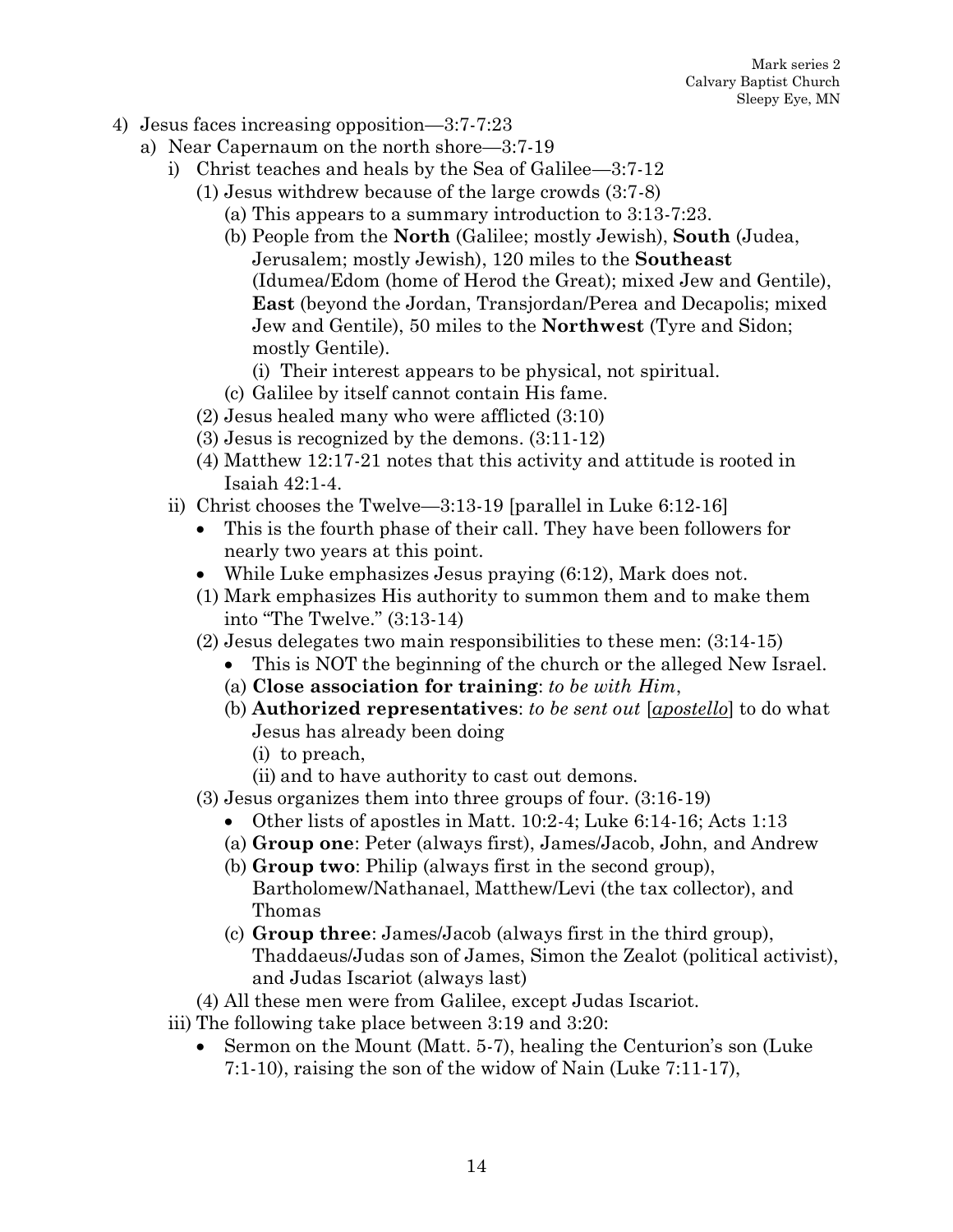pronouncing woes in Galilee (Matt. 11:20-30), and being anointed by a sinful woman (Luke 7:36-50).

- b) Christ accused by the Pharisees—3:20-30 [late spring/early summer 32 AD]
	- By this time, Jesus has just under one year left before His crucifixion.
	- This is a major turning point in Jesus' ministry. After this, He shifts from a primarily *public presentation* of Himself to *private instruction* of His disciples for His impending death. (Bookman)
	- i) This probably takes place in Capernaum. (3:20)
	- ii) Jesus heals a demonized man. (cf. Matt. 12:22)
		- (1) The crowd wants an official statement from the religious leaders that Jesus is not the Son of David.
		- (2) No one in this situation denies that Jesus is doing miracles.
	- iii) Jesus is accused—3:21-22
		- (1) By family members: Jesus is mentally unstable. (3:21, cf. 3:31-35)
		- (2) By the Law-experts from Jerusalem: Jesus is demonized. (3:22) (cf. 3:30)
			- (a) Everyone "comes down" from Jerusalem because of its elevation.
			- (b) This is the official position of the nation's religious leadership.
			- (c) This happens again later in His ministry. (cf. John 7:20; 8:48. 52; 10:20)
	- iv) Jesus teaches in parables for the first time in Mark—3:23-30
		- (1) On the irrational logic of division. (3:24-27)
			- (a) Satan's kingdom is not divided, and Jesus is not under his power.
		- (2) On the terrifying prospect of eternal (unforgivable) sin. (3:28-30)
			- (a) Instead of quoting a rabbi, He states, "Truly I say to you." (i) This phrase is found 13x in Mark.
			- (b) His warning was for those who should have known better (the scribes from Jerusalem) and who had become so hardened in their rejection that they could look directly at the brightest light (the witness of the Holy Spirit in the miracles of Jesus) and call it darkness (the work of Satan). No one living today is in quite that same situation and therefore in quite that same danger. (Joel Williams)
- c) Christ's family seeks to take Him home—3:31-35
	- i) Remember John 7:5. (@ six months later they are still unbelievers)
	- ii) Mark 6:3 tells us who all is part of His family.
		- (1) His parents: the *tekton* (craftsman of stone, metal, wood) and Mary
		- (2) Four brothers: James/Jacob, Joses/Joseph, Judas/Judah, and Simon
		- (3) At least three anonymous sisters: "**all**", not "**both**" (cf. Matt. 13:56)
	- iii) Jesus' behavior and teaching could reflect badly on His family and impact their standing in Nazareth (18-20 miles away).
	- iv) **Negatively**: Jesus is not rejecting His family.
	- v) **Positively**: Jesus is saying that doing God's will is most important.
		- (1) There are spiritual relatives that are closer than blood relatives.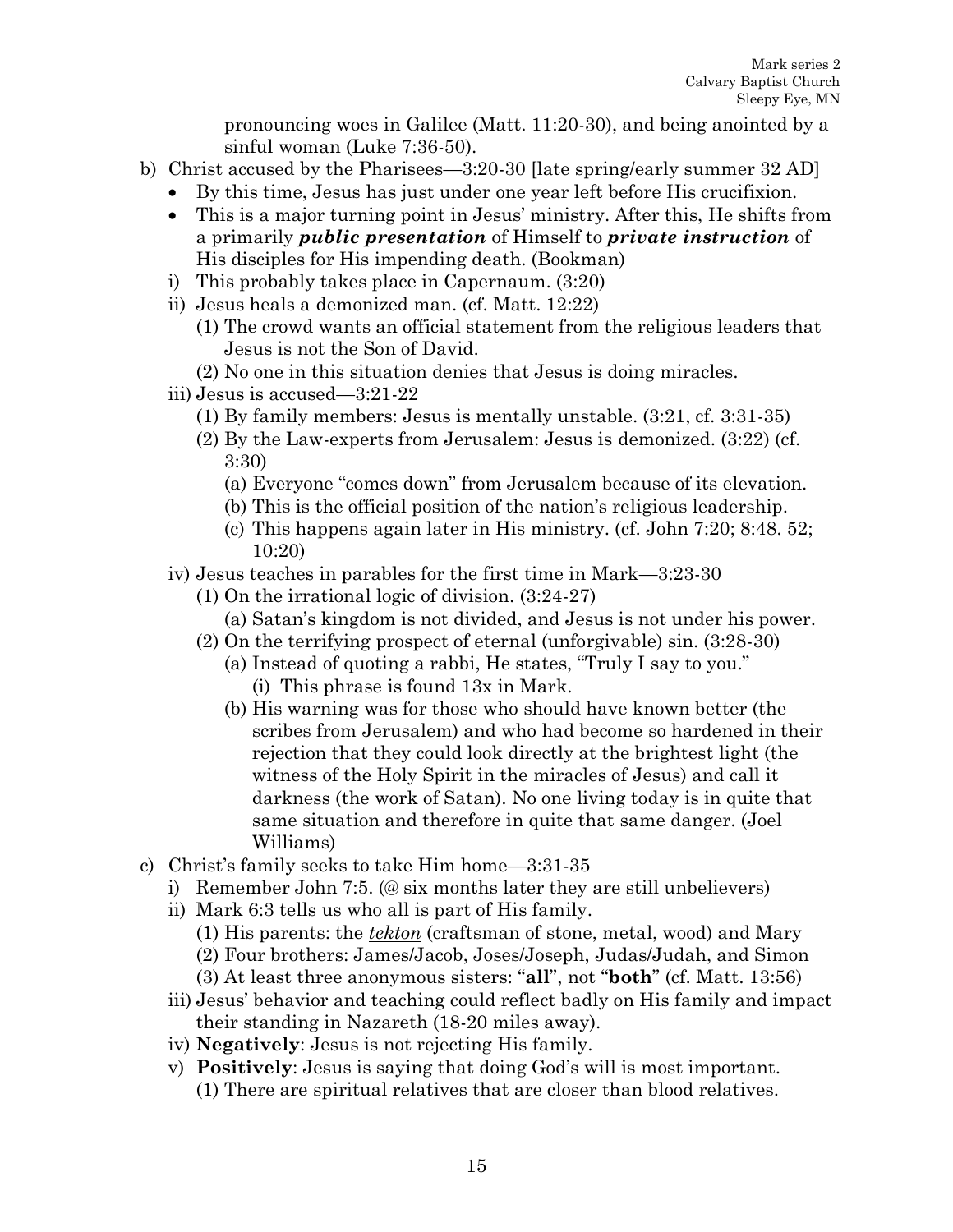- d) Christ's teaching—4:1-34 (cf. Matt. 13:1ff)
	- i) His parables about seed and light—4:1-29
		- (1) The setting—4:1-2
			- (a) Large crowds at Capernaum near the Sea of Galilee.
		- (2) The Sower plants seed—4:3-25
			- (a) The *rejecting* heart. (4:3-4, 14-15)
			- (b) The *superficial* heart. (4:5-6, 16-17)
			- (c) The *preoccupied* heart. (4:7, 18-19)
			- (d) The *receptive* heart. (4:8, 20)
			- (e) The purpose of speaking in parables. (4:9-12)
				- (i) Because He has now been officially rejected by the Jewish leadership.
		- (3) The light should not be hidden—4:21-25
			- (a) Let the light serve its intended purpose.
		- (4) The seed growing by itself—4:26-29
			- (a) The kingdom of God is not dependent on human effort.
	- ii) His parable about the mustard seed and leaven—4:30-34
		- (1) The parable itself. (4:30-32)
			- (a) Insignificant beginnings do not guarantee insignificant results.
		- (2) The purpose of this teaching method. (4:33-34)
- e) Christ stills the storm—4:35-41
	- i) They are headed to the Gentile side five miles away. (4:35)
	- ii) The setting. (4:36-37)
		- (1) Violent (hurricane-like) wind and waves
		- (2) Luke 8:23 indicates that this was a dangerous situation.
		- (3) Jesus' presence does not prevent difficulties from arising.
	- iii) The miracle. (4:38-39)
		- (1) Jesus is exhausted and trusting the Father
		- (2) Two recorded spoken words
	- iv) The responses. (4:40-41)
		- (1) Jesus' response: two questions to get them to think carefully
			- (a) Had He not said, "Let us go over to the other side"? (cf. 4:35)
			- (b) These are very experienced fisherman who know the lake well.
		- (2) The disciples' response: they feared a great fear, a sense of awe (a) Who has authority over creation itself? Ps. 65:7; 89:9; 107:23-29
- f) Jesus heals the demonized man in Gentile territory—5:1-20 (cf. Matt. 8:28- 34; Luke 8:26-39)
	- Remember 4:35. What/whom is on the other side of the Sea of Galilee?
	- Three names for cities or the region: furthest south in/near Gerasa/Gerasenes (CT) [Mark, Luke], south in/near Gadara/Gadarenes (MT) [Matthew], and on the east side in/near Gergasa/Gergasenes.
	- i) The demonized Gentile man's broken, unclean condition. (5:1-5)
		- Spiritually, socially, physically, verbally, self-destructive (a "cutter")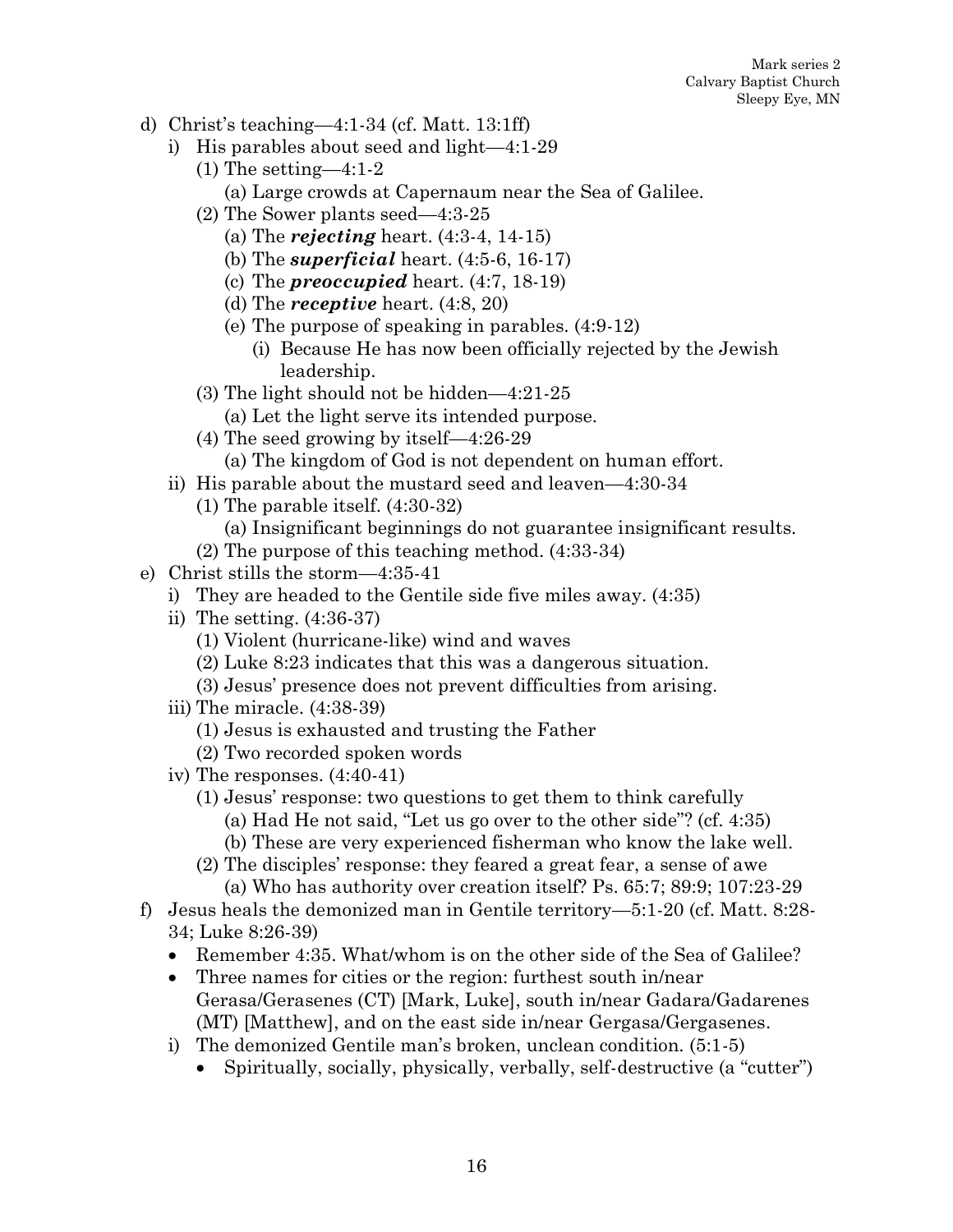- This is an unclean man in unclean space in an unclean land. Will Jesus have sufficient power to work miracles here?
- ii) The demonized Gentile man's response to Jesus. (5:6-10)
	- Jesus initiates the challenge to the demons (5:8)
	- The tormenter does not want to be tormented. (5:7) (typical bully)
	- Rightful recognition of who Jesus is, resistance to what Jesus commands (demands Jesus take an oath not to torment him)
- iii) The demons possess the pigs. (5:11-13)
	- The difference between 5:10 (singular)  $& 5:12$  (plural). The demons recognize they no longer have authority over the man. The demons destroy whomever and whatever they touch.
	- By Jesus' sovereign, authoritative permission
	- The soul of one man is more important than all these pigs. Do we grasp the value of the human soul?
- iv) The response of the community. (5:14-17)
	- Minimally, this was an economic impact to this community
	- Self-oriented mindset marked by curiosity, observation, fear, a desire to distance themselves from Jesus (request granted), etc.
		- Where is their joy for this man?
- v) The response of the transformed Gentile man made whole. (5:18-20)
	- A desire to actively associate with Jesus (request denied), obedience
	- The man would not have been welcome back on Jewish turf. He can return to his family and be used of God in this Gentile region.
	- This is the only episode in Mark in which Jesus does not attempt to conceal His identity. (FSB)
	- Jesus has not only calmed the Sea of Galilee (4:35-41) [power over the forces of nature], but also the soul of a man (5:1-20) [power over the forces of evil].
- g) Jesus restores two females in Capernaum—5:21-43
	- Two situations in which Jesus encounters unclean females. But the account also includes a man of high status and a woman of low status.
	- i) Setting the stage for restoring Jairus' daughter. (5:21-24)
		- $(1)$  Jesus is swarmed by the crowds, unlike on the side.  $(5:21)$  (cf. 5:17)
		- (2) Jairus is the leader in the Capernaum synagogue. (5:22)
			- (a) Jairus is the NT version of the OT name Jair. (cf. Judg. 10)
			- (b) Not ALL the religious leaders were antagonistic toward Jesus.
			- (c) His responsibilities included building maintenance and security, procuring of scrolls for Scripture reading, and arranging of Sabbath worship by designating Scripture readers, prayers, and preachers. (J. R. Edwards)
		- (3) Jairus does three things: he comes close, he shows respect, and he speaks. (5:22-23)
		- (4) Jairus' request is for Jesus' presence and His healing power. (5:23-24) (a) She is in the last stage of her illness.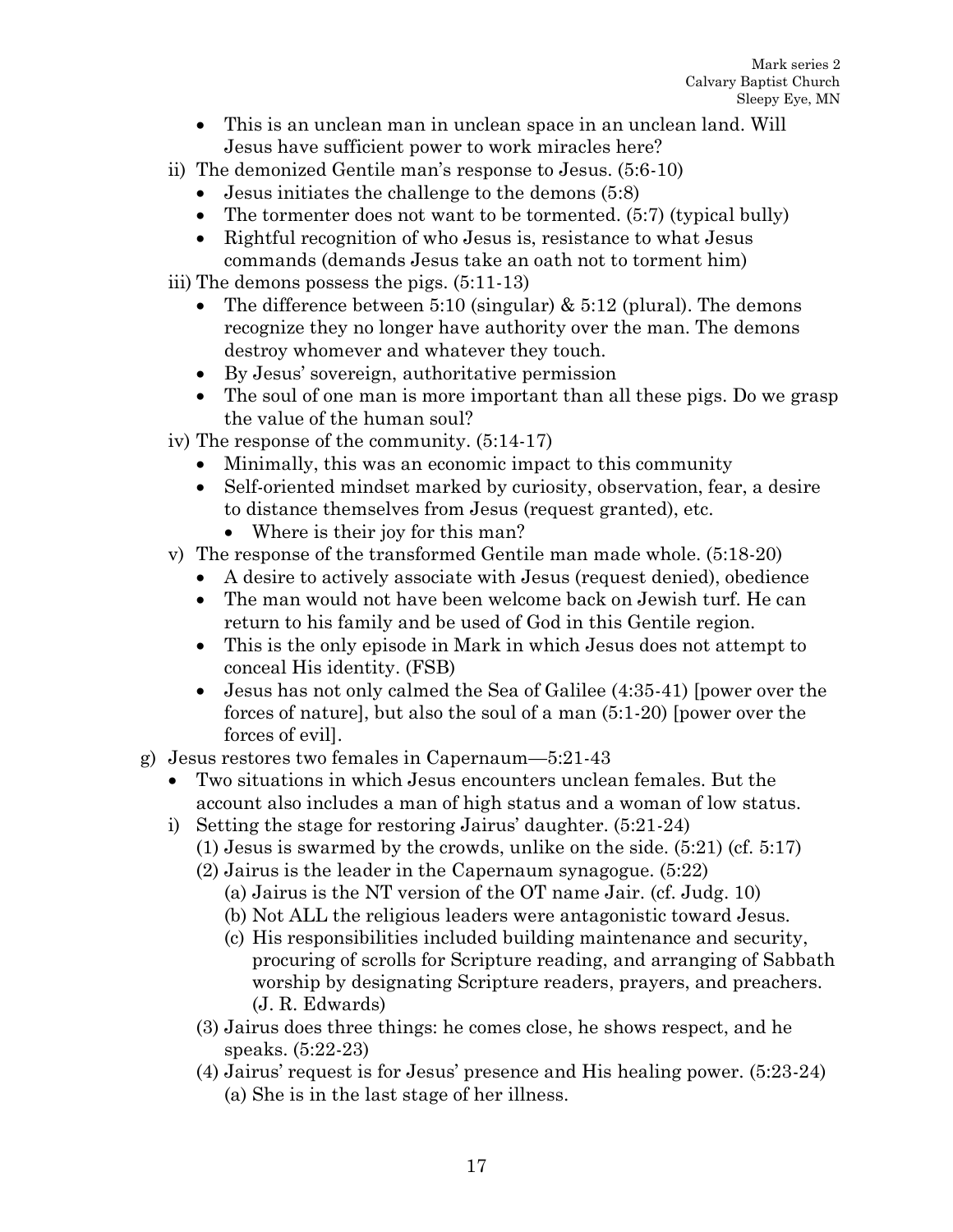(b) He wants Jesus to touch his daughter.

- ii) Jesus restores the woman who touched Him—5:25-34
	- (1) She is ceremonially unclean, financially broke, socially shamed and isolated, and physically deteriorating and tortured. (5:25-26)
		- (2) Her thinking is fundamentally correct. (5:27-28)
			- (a) She recognizes she needs to be rescued. (5:27) (cf. 5:34)
		- (3) She is restored by the power of Jesus. (5:29-34)
			- (a) Jesus wants her to publicly identify with Him.
				- (i) There is the accidental touch from the crowd.
				- (ii) There is the deliberate touch of faith from the woman.
			- (b) She responds with awe and humility.
			- (c) She is rescued physically and spiritually.
				- (i) Cf. Elijah (1 Kings 17:17-24) and Elisha (2 Kings 4:18-37)
				- (ii) Her faith was the means of her healing; her touch was the visible evidence of her faith, but her invisible faith had made her whole. (Arnold Fruchtenbaum)
			- (d) She is released to a life of wholeness. ("Go in peace")
		- (4) She becomes a model of genuine faith for Jairus.
- iii) The situation with Jairus' daughter deteriorates. (5:35)
	- (1) It's hopeless! This delay is a test of Jairus' faith.
	- (2) Are some things just too hard for Jesus? Is His ability limited?
- iv) Jesus restores Jairus' daughter. (5:36-43)
	- (1) He speaks words of comfort and challenge to Jairus. (5:36) (a) Don't give up hope!
	- (2) He selects His inner circle of disciples to accompany Him. (5:37) (a) This is the first of 4x they are singled out in Mark.
	- (3) He challenges the faithlessness of the mourners. (5:38-39) (a) Jesus uses OT language to describe her situation. (cf. Dan. 12:2)
	- (4) He restores her, despite being mocked by the mourners. (5:40-43)
		- (a) Jesus demonstrates authority by removing the mockers, and by commanding the girl to get up.
		- (b) Jesus seeks to keep the restoration secret.
		- (c) Jesus shows compassion toward the girl's lack of food.
- v) Question: who benefits from these restorations?
- h) Christ's last visit to Nazareth—6:1-6a
	- Capernaum to Nazareth is @ 25 miles to the southwest, uphill (@ 650') below sea level to @ 1,200' above sea level). He probably followed the road (Via Maris or "Way of the Sea") from the Mediterranean Sea to Damascus.
	- Some say that Nazareth has a population of  $\mathcal{O}(600)$  people at this time.
	- Mark shifts from stories of Jesus' acceptance to His rejection.
	- i) The synagogue attendees ask four rhetorical questions: (6:1-3)
		- (1) Where did this guy (contempt) get these things that He teaches?
			- (a) This may have been the first time many of them heard Him teach.
			- (b) Cf. the result of Him teaching in Capernaum's synagogue (1:22)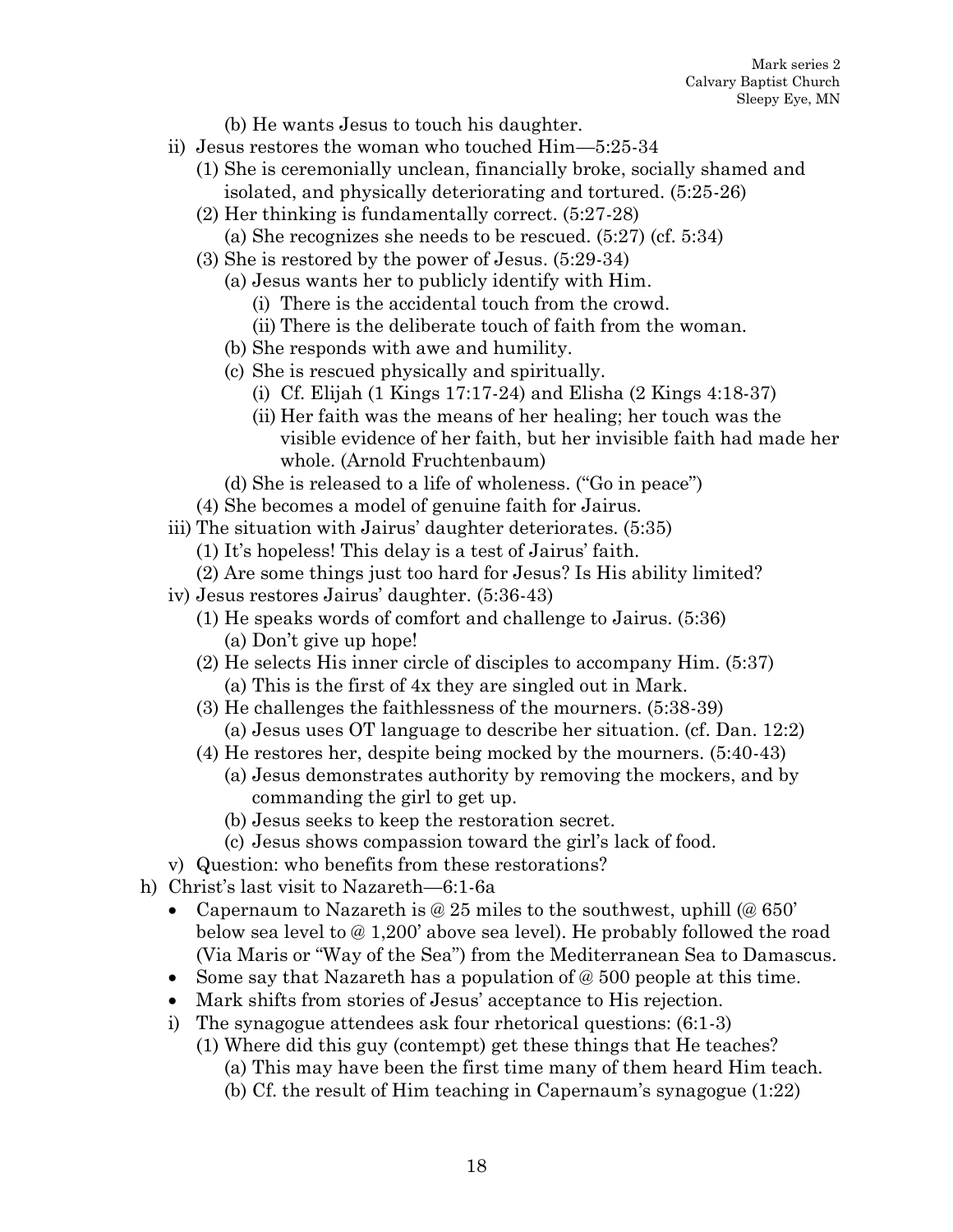- (2) What is this wisdom given to this guy (contempt) and the miracles done by him?
	- (a) They don't deny His wisdom or His miracles. But they do question that Jesus is the *source* of these things. He received them from someone, but they did not originate with him. He is only the instrument of someone else.
	- (b) Mark's readers know these things came from the Spirit (1:9-10).
- (3) Haven't we known this guy (contempt) and his family a long time?
	- (a) Jesus was a skilled craftsman [*tekton*] (in metal, stone/clay, wood) (i) But He was just a common laborer in these trades.
	- (b) Two of Jesus' half-brothers write books of the NT (James/Jacob, Judas/Jude).
	- (c) Note that Joseph is not mentioned at all. Yet see John 6:42, just a few weeks later in this summer of 32 AD.
	- (d) To call Jesus "the son of Mary" may be an insult.
- (4) Don't we know all (at least three) of his sisters (probably married) who still live in Nazareth?
	- (a) Cf. Matt. 13:56
- (5) Rather than asking the *theological* question of "why" He does these things, they ask the *mechanical* question of "how." (R. Alan Cole)
- ii) The synagogue attendees shift from being overwhelmed to taking offense [*skandalizo*] concerning Him. (6:2, 3)
- iii) Jesus recognizes His rejection by them is not abnormal. (6:4)
	- (1) We use a similar expression: familiarity breeds contempt.
	- (2) He draws increasingly smaller concentric circles of acquaintances (hometown, relatives, household).
	- (3) Cf. John 7:5 in September, 32 AD, a few months later
- iv) Jesus limits His miracles in Nazareth. (6:5)
- v) Jesus marvels (cf. 6:2) at their persistent unbelief. (6:6a)
	- (1) Their ongoing unbelief astonishes Him. Cf. 2:5; 5:34, 36.
	- (2) This helps prepare His disciples for what they are about to experience for themselves. (cf. 6:7-13)
	- (3) This is His second round of dishonor by Nazareth. (cf. Luke 4:26-31)
- vi) **Note**: These events demonstrate that Jesus was a real person in real space and time, doing ordinary things with and for ordinary people. His humanity was real, not imaginary. But this is where Nazareth stops!
	- (1) Humanity wants something other than what God gives. (James R. Edwards)
- i) Christ sends His disciples out 2 x 2—6:6b-13, 30
	- i) Jesus continues teaching in the surrounding villages. (6:6b)
		- (1) This is understood to be His third tour of Galilee.
		- (2) This is the 5<sup>th</sup> phase of their call. (cf. 1<sup>st</sup> in John 1:35-51; 2<sup>nd</sup> in Mark 1:16-20; 3rd in Luke 5:1-11; 4th in Mark 3:13-19)
		- (3) This ministry is expanded in Matt. 9:35-11:1.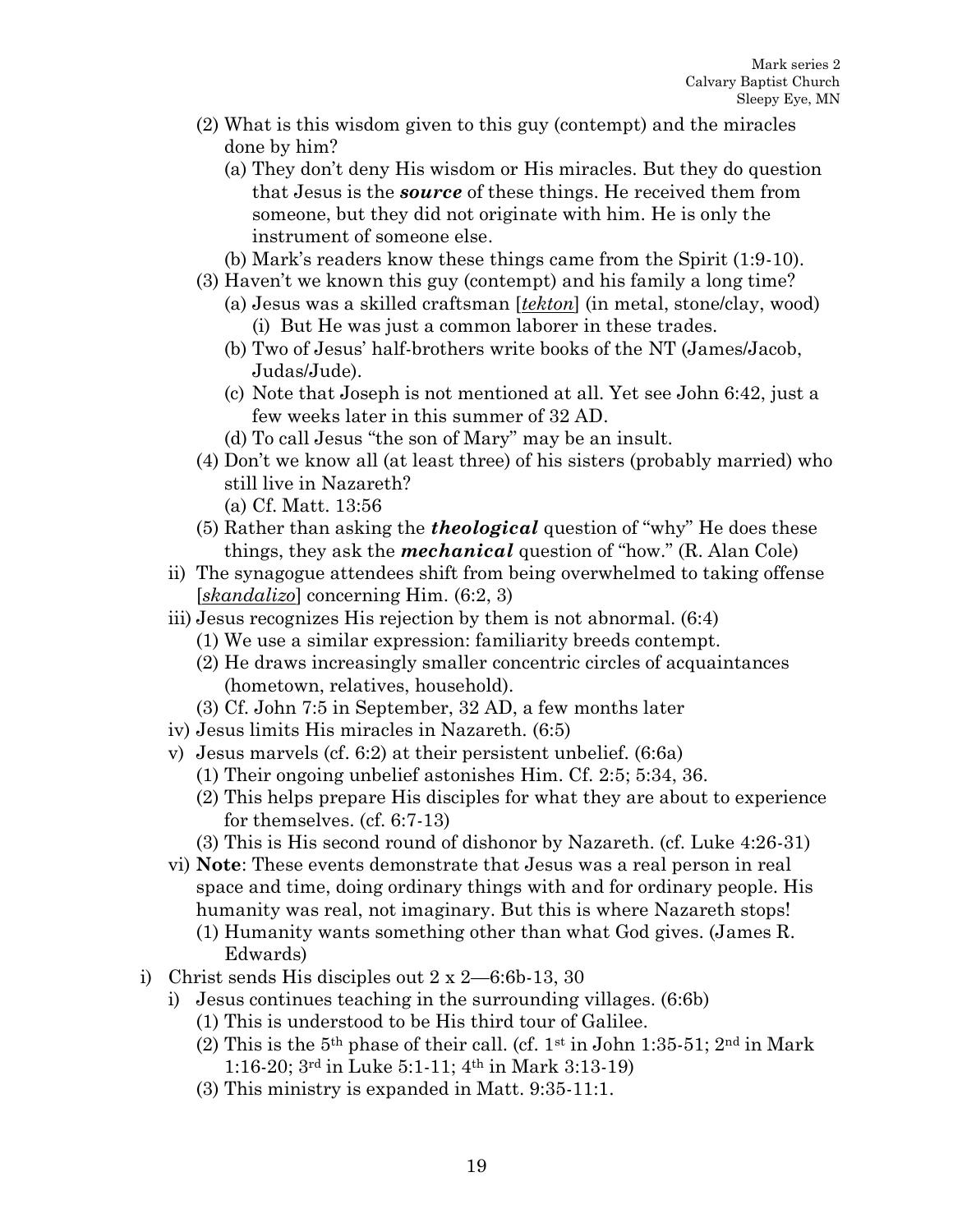- ii) The Twelve are summoned under His authority. (6:7)
	- (1) "The Twelve" in Mark (3:16; 4:10; 6:7; 9:35; 10:32; 11:11; 14:10, 17, 20, 43)
	- (2) He sends them out [*apostello*] as His authorized representative.
	- (3) Six pairs of apostles in six different locations across Galilee.
- iii) Jesus gave them: (6:7-11)
	- (1) Accountability, protection, encouragement, and authentication (in pairs)
		- (a) Cf. Eccles. 4:9-10
	- (2) Delegated authority (over demons)
	- (3) Instruction (the urgency of the mission, what to do, realistic expectations, how to respond to acceptance and rejection)
- iv) The Twelve are obedient and "successful" (6:12-13)
	- (1) They are like Jesus (1:14-15, 38-39, 45; 3:15; 5:20)
- v) They regather to Jesus and inform Him (6:30)
- j) Herod Antipas the Tetrarch shows fear—6:14-29
	- Herod Antipas, son of Herod the Great and his Samaritan wife Malthace, (he was a descendent of Esau, an Idumean, who had ten wives) rules over Galilee and Perea from 4 BC-39 AD. He marries his niece/sister-in-law Herodias, taking her from his half-brother Herod Philip. They were eventually banished to Gaul (Lyon, France) by emperor Caligula in 39 AD.
	- King could almost be enclosed in quotation marks to indicate that while Antipas attempted to be identified as a king, he was never given that title or authority by Rome.
	- He was cunning (cf. Luke 13:32), but not wise.
	- This is one example of someone who rejected Christ. (cf. 6:11)
	- i) It is the miracles of Jesus that cause Antipas great suspicion. (6:14)
	- ii) Note the results of unbridled imagination of people. (6:14-16)
	- iii) Note the guilty conscience (rightfully so) of Antipas. (6:16)
		- (1) He acknowledges his responsibility for John's death, even though Herodias manipulates him into ordering it.
	- iv) The flashback explaining John the Baptizer's death. (6:17-29)
		- (1) The imprisonment of John does not satisfy Herodias. (6:17) (cf. 1:14)
			- (a) The whole scene probably occurred at the palace-fortress of Machaerus in Perea, both for dining and the prison. Others argue the banquet took place in Tiberius on the western shore of the Sea of Galilee.
			- (b) This fortress was on the east-northeast side of the Dead Sea in what was the land of Moab.
		- (2) The marriage of Antipas and Herodias violates the Law. (6:17-18)
			- (a) Cf. Lev. 18:12-14, 16; 20:19-21
			- (b) The Law applies to all people in Israel, including the rulers.
		- (3) Herodias resents ("has it in for") John. (6:19)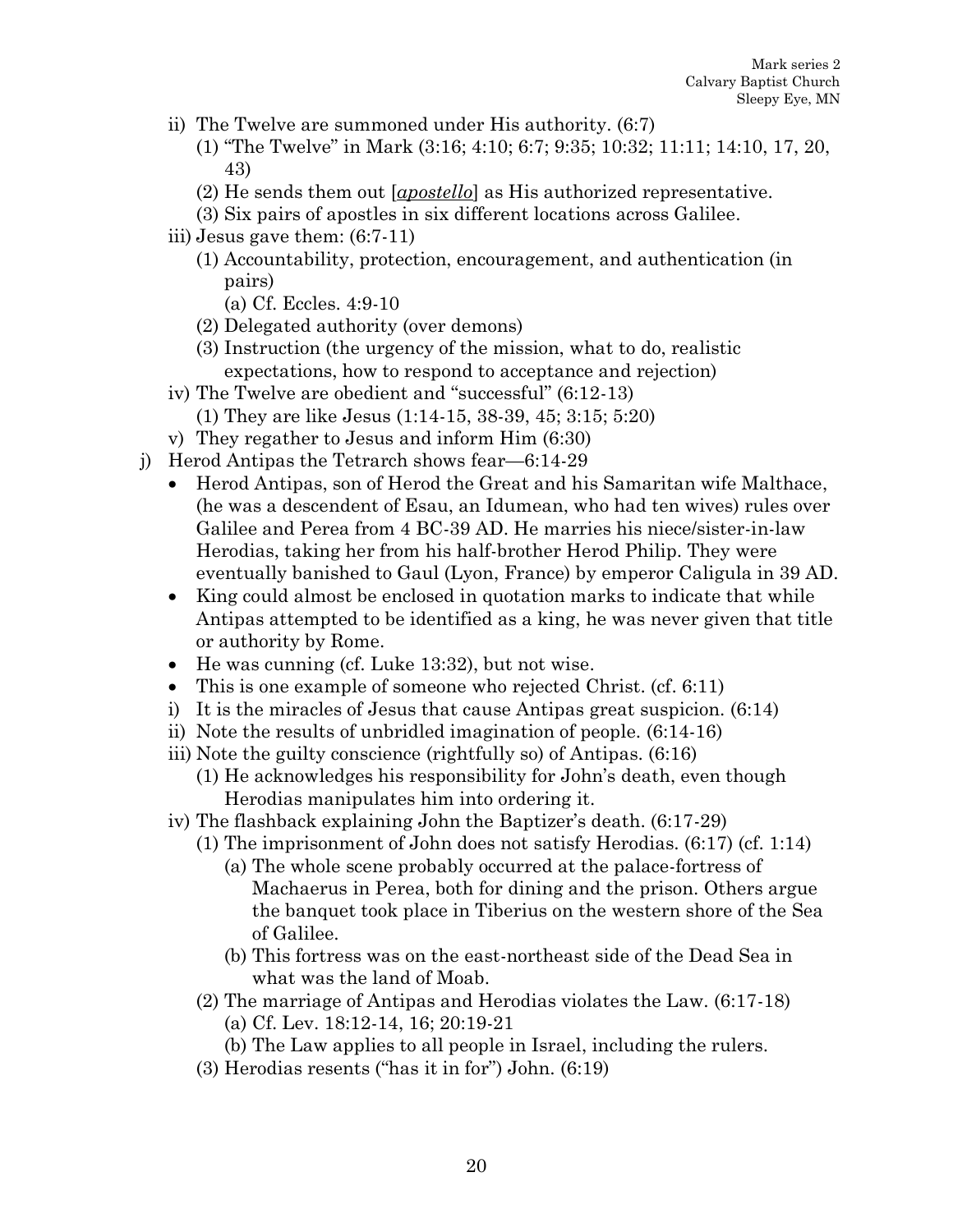(4) Antipas both fears and is anxious about John, because of his holiness and teaching. (6:20)

(a) Antipas also fears the multitudes. (cf. Matt. 14:5)

- (5) Herodias allows her daughter (Salome) to inappropriately dance before the men of this gathering. (6:21-22)
	- (a) This includes governmental, military, and other societal leaders.
	- (b) Salome's relationship to Antipas is (at the same time) that of niece, grandniece, and stepdaughter.
- (6) Herodias manipulates Antipas into killing John. (6:23-28)
	- (a) Antipas foolishly takes a public oath.
	- (b) The executioner (*speculator*, a Latin word loanword) was a member of Antipas' bodyguard who could be called upon to do various "dirty work" for him. (Joel Williams)
	- (c) Antipas does not protect the righteous.
- (7) John's disciples show respect for John by burying his body. (6:29) (a) They in turn share the sad news with Jesus. (Matt. 14:12)
- k) Near Bethsaida on the northeast shore—6:31-52 (
	- The is the beginning of the collapse of His Galilean ministry.
		- i) Christ withdraws and feeds 5,000—6:31-44 [spring 32 AD?]
			- Jesus has approximately one year left before He is crucified. His training shifts from primarily *public* (crowds) to *private* (with The Twelve). This is His first retreat from public notice.
			- Those attending this feast outnumber those at Antipas' birthday party, and with a better outcome. (cf. 6:14-29)
			- This is the only miracle found in all four gospel accounts.
			- (1) Jesus tries to take The Twelve on a retreat. (6:30-33)
				- (a) Cf. Luke 9:10 for the location (b) Cf. John 6:4 for the time of year (possibly April)
			- (2) Rather than responding with frustration or annoyance, Jesus is moved with compassion. (6:34)
				- (a) By teaching them and feeding them He acts as their Shepherd.
			- (3) Philip estimates it will take eight months income to pay for the food for so many. (@ \$24,000 at \$15/hour for an eight-hour day) (cf. John 6:7)
			- (4) "Hundreds and fifties" probably mean groups of 100 and groups of 50, making it easier for The Twelve to serve. (6:40)
			- (5) The miracle takes place in Jesus' hands. (6:41)
				- (a) The usual Jewish prayer was: "*Blessed art thou, O Lord our God, King of the Universe, who bringeth forth bread from the earth*."
			- (6) This was not merely something to tide them over, but rather was enough to satisfy them and have leftovers. (6:42)
		- ii) Christ refuses to be called king—6:45-46 (cf. John 6:14-15)
			- This takes place on the north-northeast shore of the Sea of Galilee.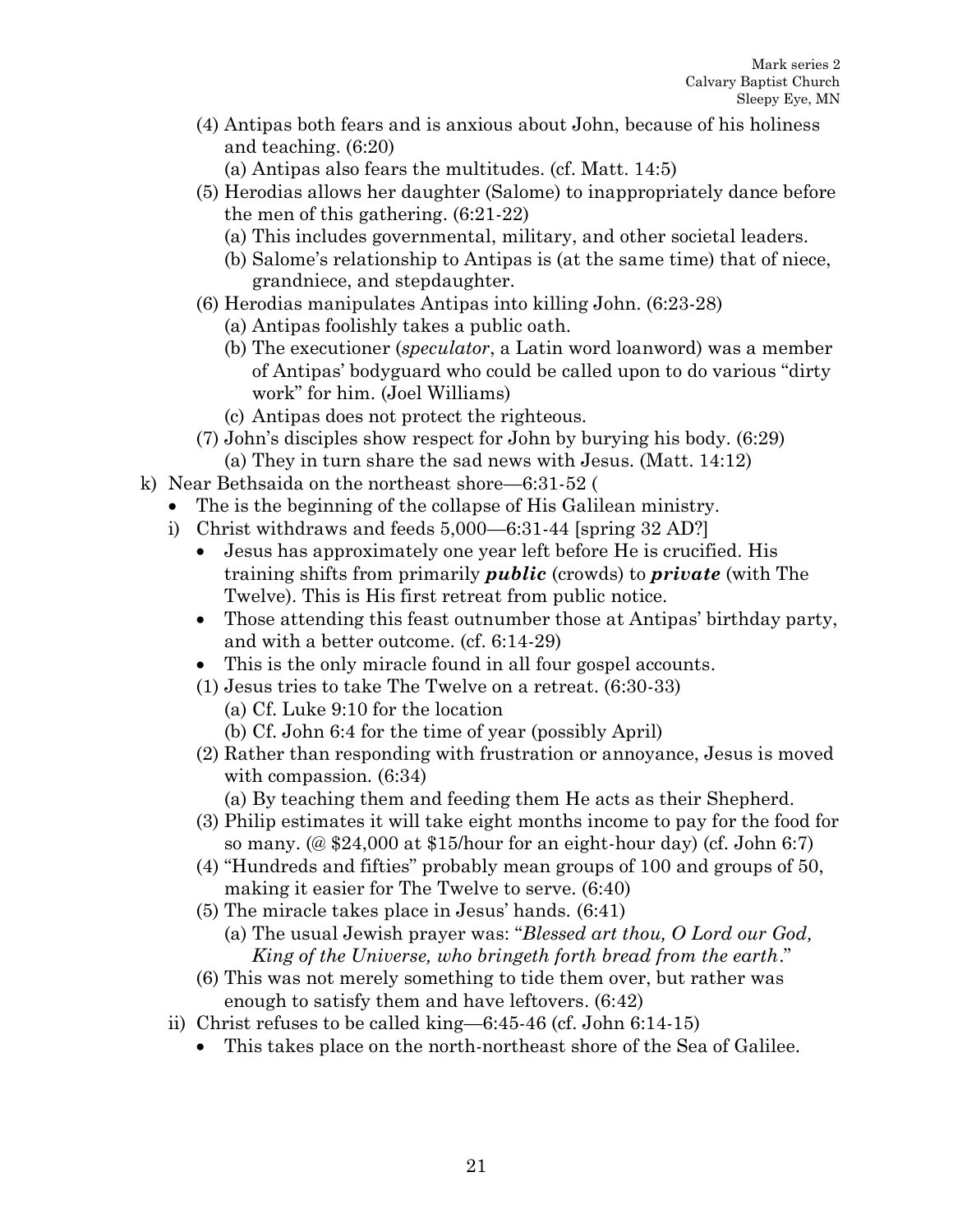- There seems to have been a Bethsaida ("house of fish") on the west side of the Jordan River (Bethsaida Galilee) and one on the east side (Bethsaida Julia).
- (1) Jesus separates Himself. (6:45)
	- (a) From His disciples. (6:45a)
		- He seems to send them from the **east** side to the **west** side.
		- This was done urgently, forcefully, and wisely.
		- What will happen when they see each other next?
	- (b) From the crowds. (6:45b)
		- The crowd thought Jesus was *The Prophet* of Deut. 18:15-18. (John 6:14)
		- There was an enthusiastic uprising by the Galileans to force Jesus to be their king. (John 6:15)
		- By sending the disciples away, He removes them from the temptation to get swept up in this intense, contagious, superficial response.
- (2) Jesus spends time in prayer. (6:46)
	- (a) There are 3x in Mark where Jesus withdraws to pray: 1:35; 6:46; and 14:32-36.
	- (b) Jesus seems to spend @ 9+ hours in prayer. (cf. 6:35  $\&$  48)
- (3) Arnold Fruchtenbaum offers three reasons Jesus rejects their efforts.
	- (a) The wrong **time**: Jesus had already been officially rejected by the leadership of Israel. They are committed to unbelief. It is too late to crown Him king.
	- (b) The wrong **location**: Jesus will reign in Jerusalem, not Galilee.
	- (c) The wrong **motives**: Jesus has met their physical needs. They were satisfied with being fed without having to work.
- iii) Jesus walks on water—6:47-52 (cf. Matt. 14:22-33; John 6:16-21)
	- This is the second miracle on the lake (cf. 4:35-41)
	- See the poetic descriptions of God (Job 9:8; 38:16; Ps. 65:7; 77:19) and the prophetic descriptions of God (Is. 43:16).
	- (1) The setting. (6:47-48)
		- (a) The **time**: this revelation of Himself takes place between 3-6 am, the fourth watch by Roman reckoning. (6:48)
			- (i) They have been rowing for about 9 hours throughout the night
		- (b) The **location**: they are part way across the Sea of Galilee.
			- (i) They have made it about  $3 \frac{1}{2}$  miles. (cf. John 6:19)
		- (c) The **hopelessness**: no significant progress against a strong wind
		- (d) The **purpose** of Jesus: "pass by" seems to be parallel to God's deliberate revelation of Himself: Exod. 33:22; 1 Kings 19:11; and Job 9:11.
	- (2) The response of The Twelve. (6:49-50a)